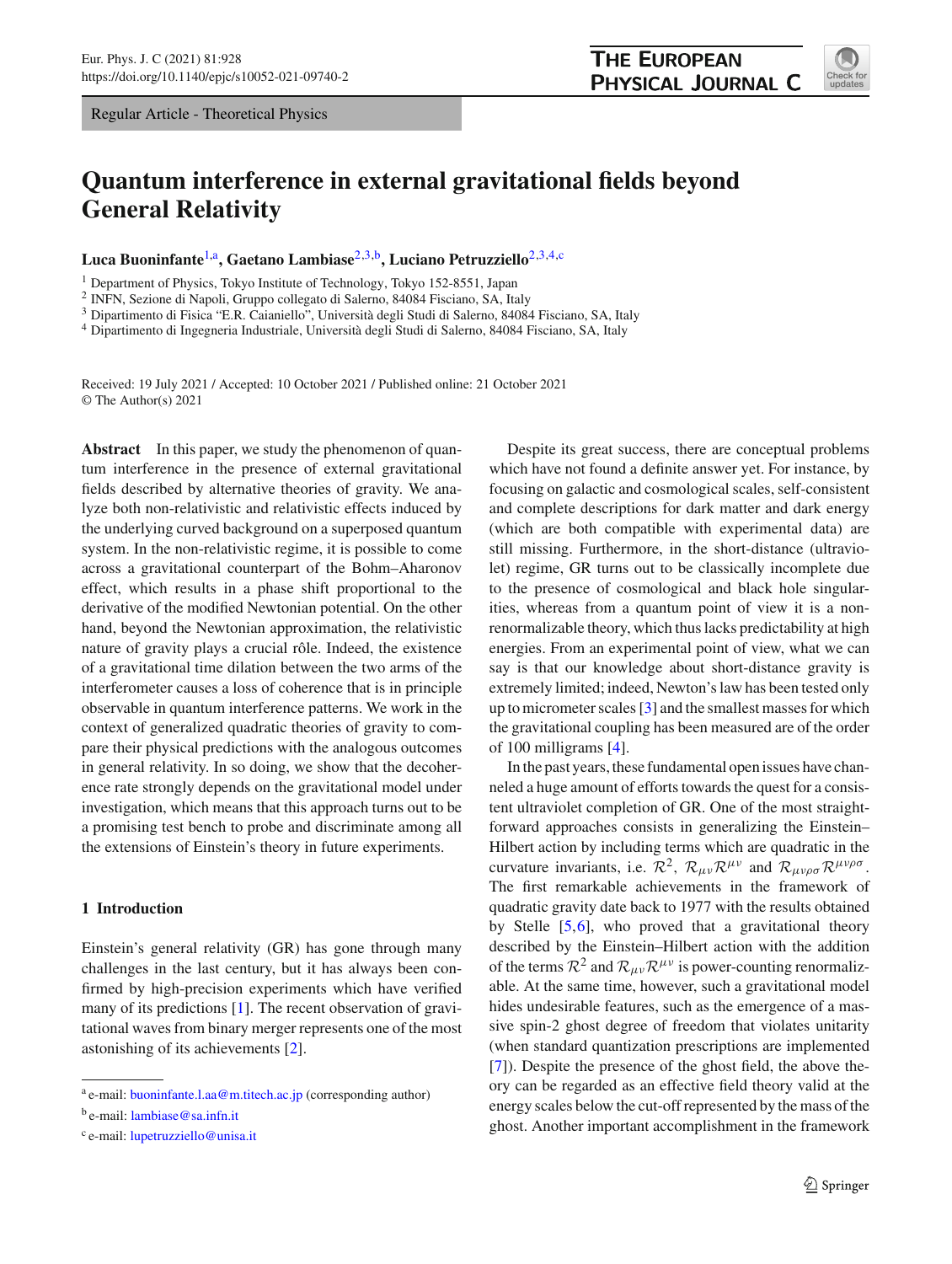of quadratic gravity is given by the Starobinski model of inflation [\[8](#page-14-7)[–10](#page-14-8)], which is in good agreement with the current data, even though in this case the only quadratic part of the action is  $\mathcal{R}^2$ . In addition to that, it is worth observing that gravitational actions with quadratic curvature corrections were recently considered also in other different scenarios [\[11](#page-14-9)[–22](#page-14-10)].

The results mentioned so far were obtained for *local* quadratic theories of gravity, whose corresponding Lagrangians depend polynomially on the derivative operator. Recently, also *nonlocal* quadratic modifications have burst into the spotlight, as the presence of nonlocal (i.e. nonpolynomial) form factors in the gravitational action can help both to solve the problem of ghosts and to improve the ultraviolet behavior of the quantized theory. For this vast topic, we remand the interested reader to Refs. [\[23](#page-14-11)[–44](#page-14-12)].

In this paper, our aim is to investigate the differences between GR and several extended theories of gravity by resorting to the phenomenon of *quantum interference*. Specifically, we will consider both non-relativistic and relativistic effects induced by a modified gravitational model onto a quantum interference experiment to compare the results with the case of Eistein's theory. The interplay between GR and quantum interference has already been addressed, both from a theoretical and a phenomenological perspective. As a matter of fact, in the non-relativistic regime (Newtonian approximation), the relevant effect is a Bohm–Aharonov-like phase shift that is proportional to the derivative of the gravitational potential, as discovered for the first time in 1975 in a laboratory test devised by Colella, Overhauser and Werner, better known under the name of COW experiment [\[45\]](#page-14-13). On the other hand, in the relativistic domain the existence of time dilation entails more drastic effects on a quantum superposition. Indeed, in Refs. [\[46](#page-14-14)[–48\]](#page-14-15) it was shown that a (gravitational) time dilation between the two arms of an interferometer can cause a loss of coherence in the interference pattern, thereby giving rise to *decoherence*. This quantum manifestation has not been directly observed up to now, since a detectable loss of coherence would require either a large travel-time or a large distance between the two arms of the interferometer (see Sect. [4\)](#page-9-0).

However, a decoherence mechanism originated by time dilation was recently found out in a similar experiment [\[49](#page-14-16)], where a Stern–Gerlach interferometer under the influence of an external inhomogeneous magnetic field was employed to simulate the effect of time dilation on the spin precession of the examined system (atom chip). Apart from analogue models, it is worth observing that recently the existence of gravitationally-induced neutron bound states has been experimentally verified [\[50](#page-14-17)[–56](#page-14-18)]. Such an achievement has been made possible by means of ultra-cold neutrons (having a speed  $v \simeq 10$  m/s) propagating in a horizontal beam between a reflecting mirror floor and an absorber ceiling. A similar technology turns out to be useful in a plethora of laboratory tests, ranging from physics beyond the Standard Model to quantum optics and (of course) decoherence; for a partial overview of these topics, we remand the reader to Refs. [\[57](#page-14-19)– [60](#page-15-0)]. Remarkably, developments in the neutron bound states experiments may allow for a considerable improvement in the interferometric tests of extended theories of gravity, as we will argue later in Sect. [5.](#page-10-0)

To comply with the aforementioned purposes, the paper is organized as follows: in Sect. [2](#page-2-0) we analyze the quantum mechanical setup, focusing in particular on the physics behind a Mach–Zehnder interferometer and on the complementary concepts of interferometric visibility and which-way information. In Sect. [3](#page-4-0) we adapt the above setting to a configuration in which the interferometer is embedded in a (classical) weak and static gravitational field. Then, we derive the Hamiltonian of a quantum system in curved backgrounds and rely on a two-level system as a simple realization of a quantum massive "clock". Equipped with this knowledge, we manage to discuss both COW and gravitational time dilation effects associated with a generic, linearized and static spacetime metric. Section [4](#page-9-0) is devoted to the introduction of several extended theories of gravity; for each of them, we exhibit the corresponding modified Newtonian potential which has to be exploited for the computation of detection probabilities and interferometric visibility. In Sect. [5,](#page-10-0) we compare the new predictions related to alternative theories of gravity with the current experimental data. In this respect, we point out that the decoherence rate triggered by time dilation strongly depends on the gravitational model under investigation. Furthermore, we comment on the fact that such an intriguing aspect can provide a valuable test bench to probe and discriminate among several alternative theories in future exper-iments. Finally, Sect. [6](#page-12-0) contains concluding remarks and outlook. In "Appendix [1"](#page-12-1), we allocate the mathematical details of the derivation of the Hamiltonian for a quantum system in an external, linearized and static spacetime metric, whilst in "Appendix [1"](#page-13-0) we briefly review the linearized (weak-field) limit of generalized quadratic gravitational theories and their modified Newtonian potentials.

Before ending this preliminary section, let us stress that in this paper we only work with *external* and *classical* gravitational fields (namely, we study quantum systems on *classical* backgrounds). In other terms, we follow a semi-classical approach and reasonably assume that the self-gravity of a given quantum system is negligible in the analyzed physical setting. On the other hand, it must be said that several articles recently appeared in literature have accounted for self-gravity effects, both at the classical  $[61–63]$  $[61–63]$  and quantum level [\[64](#page-15-3)[–67\]](#page-15-4).

Throughout this work, we adopt the positive convention for the metric signature, that is  $\eta = \text{diag}(-1, +1, +1, +1)$ .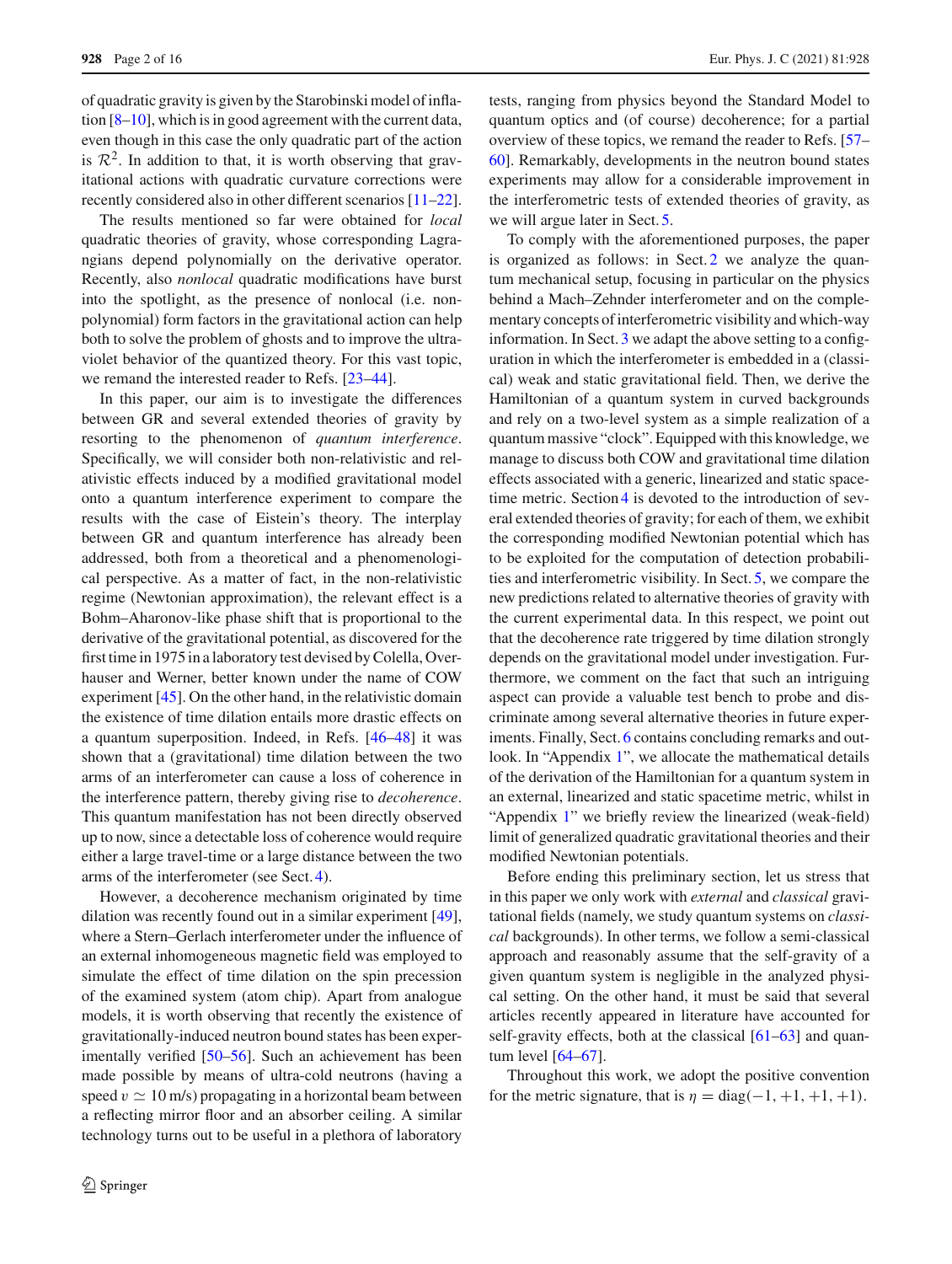

<span id="page-2-1"></span>**Fig. 1** This figure illustrates a two-way interferometer known as Mach–Zehnder setup. It is made up of two beam splitters BS1, BS2 and two detectors  $D_{\pm}$ . The superposed system travels along the two paths that are labeled by  $|\pm\rangle$ , and it can generally acquire a relative (controllable) phase shift  $\phi$ . The two detectors  $D_{\pm}$  measure the degree of interference which appears on the screen as an interference pattern

#### <span id="page-2-0"></span>**2 Quantum complementarity**

In quantum mechanics, there are physical properties that cannot be simultaneously accessed with arbitrary precision; these quantity are addressed as *complementary*, and mathematically they correspond to non-commuting operators. One particular example of complementarity is realized when observing interference *versus* the availability of which-way information: these notions are mutually exclusive in any interference experiment, as the double-slit or the Mach– Zehnder setup.

For later convenience, we need to briefly review the main characteristics of a Mach–Zehnder interferometer; in so doing, we closely follow Refs. [\[48,](#page-14-15)[68\]](#page-15-5).

#### 2.1 Mach–Zehnder interferometer

Let us consider a two-dimensional Hilbert space  $\mathcal{H}_1$  with an orthonormal basis  $\{|\rangle, |\rangle\}$ . Such states can be used to describe a superposed quantum system traveling along the two arms of an interferometer, as the Mach–Zehnder setup shown in Fig. [1.](#page-2-1)

The two detectors  $D_{\pm}$  in Fig. [1](#page-2-1) quantify the degree of interference by measuring the two physical observables  $\sigma_x$ and  $\sigma_z$  (*x* and *z* Pauli matrix respectively). The former is defined as

$$
\sigma_x := |+\rangle \langle -| + |-\rangle \langle +|,\tag{1}
$$

and we can say that it is measured when the detection of the interfering system in  $D_{\pm}$  is associated with an outcome  $\pm 1$ . Indeed, one can easily prove that the available output states |+±|− are eigenstates of σ*<sup>x</sup>* with eigenvalues ±1, namely  $\sigma_x(|+\rangle \pm |-\rangle) = \pm(|+\rangle \pm |-\rangle).$ 

On the other hand, the second observable quantifies the which-path information and it is given by

$$
\sigma_z := |+\rangle \langle +| - |-\rangle \langle -| \,. \tag{2}
$$

Such quantity has eigenstates  $|\pm\rangle$  and respective eigenvalues  $\pm 1$ , which means  $\sigma_z | \pm \rangle = \pm | \pm \rangle$ .

Therefore, the observables  $\sigma_x$  and  $\sigma_z$  are two anticommuting operators that take into account the quantum complementarity between interference and which-way information. To move forward, we still have to tackle an important aspect, that is reflected into the main differences between quantum interferometry for pure and mixed states, as well as interferometry for single and composite systems.

#### 2.2 Pure states

If the interfering system is in a *pure* state, we can write

<span id="page-2-2"></span>
$$
|\psi\rangle = a |+\rangle + e^{i\phi} b |-\rangle , \qquad (3)
$$

where  $a, b \in \mathbb{R}$  satisfy  $a^2 + b^2 = 1$ , whilst  $\phi \in [0, 2\pi)$  is a controllable phase shift between the two different paths. The probabilities of obtaining the two values  $\pm$  when measuring  $\sigma_x$  are

$$
P_{\sigma_x=\pm 1}(\phi) = \left| \langle \psi | \left( \frac{|+ \rangle \pm |- \rangle}{\sqrt{2}} \right) \right|^2 = \frac{1}{2} \pm a b \cos \phi. \tag{4}
$$

For the observable  $\sigma_z$ , instead, one has

$$
P_{\sigma_z = +1} = |\langle \psi | + \rangle|^2 = a^2,
$$
\n(5)

$$
P_{\sigma_z = -1} = |\langle \psi | - \rangle|^2 = b^2.
$$
 (6)

Now, we can introduce two fundamental quantities that turn out to be convenient to properly describe quantum complementarity. The *interferometric visibility* (or simply *visibility*) is defined as

<span id="page-2-4"></span>
$$
\mathcal{V} := \frac{\max_{\phi} P_{\sigma_x = \pm} - \min_{\phi} P_{\sigma_x = \pm 1}}{\max_{\phi} P_{\sigma_x = \pm} + \min_{\phi} P_{\sigma_x = \pm 1}}.
$$
\n(7)

Since max<sub> $\phi$ </sub> cos  $\phi = 1$  and min<sub> $\phi$ </sub> cos  $\phi = -1$ , for pure states the interferometric visibility reads

<span id="page-2-5"></span>
$$
V = 2ab.\t\t(8)
$$

Furthermore, the *predictability* of a measurement for the observable  $\sigma_z$  is identified with

<span id="page-2-3"></span>
$$
\mathcal{P} := |P_{\sigma_z = +1} - P_{\sigma_z = -1}| = |a^2 - b^2|.
$$
\n(9)

The pure state [\(3\)](#page-2-2) is normalized; hence, it is straightforward to observe that

$$
\mathcal{V}^2 + \mathcal{P}^2 = 1. \tag{10}
$$

The physical meaning of this last equation lies in the fact that a non-zero predictability of the two paths necessarily implies a non-maximal interferometric visibility of the interference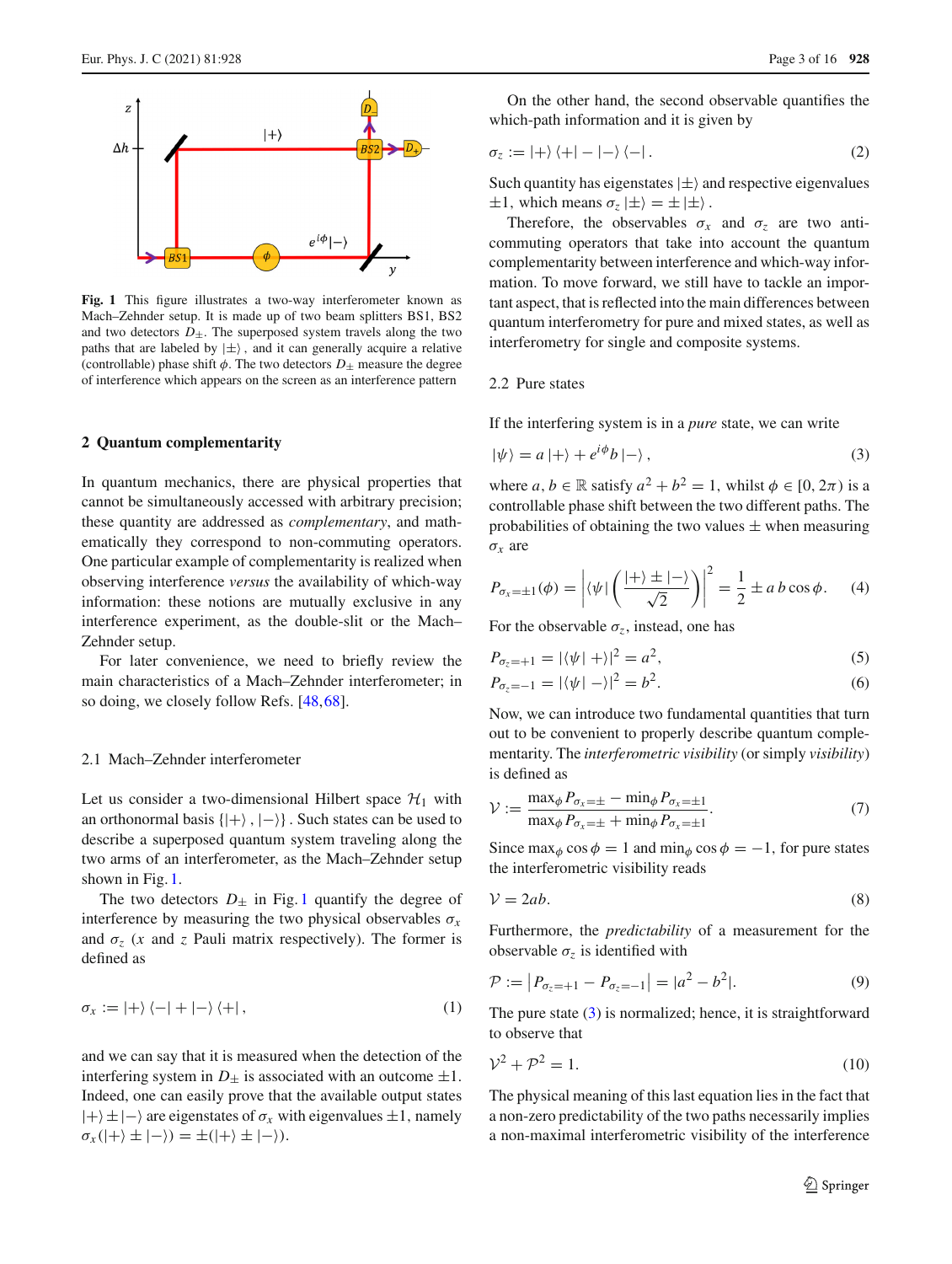pattern and vice-versa. In other words, a non-maximal predictability entails the appearance of a visible interference pattern.

## 2.3 Mixed states

In the case of *mixed* states, Eq. [\(11\)](#page-3-0) is generalized to

<span id="page-3-0"></span>
$$
\mathcal{V}^2 + \mathcal{P}^2 \le 1,\tag{11}
$$

consistently with the interpretation according to which mixed states are characterized by an incomplete knowledge about the physical state. In order to reach Eq.  $(11)$ , we have to rely on the density matrix formalism. Starting from

$$
\rho = a^2 \left| + \right\rangle \left\langle + \right| + b^2 \left| - \right\rangle \left\langle - \right|
$$
  
+  $c^* e^{-i\phi} \left| + \right\rangle \left\langle - \right| + ce^{i\phi} \left| - \right\rangle \left\langle + \right|,$  (12)

we compute  $\rho^2$  and impose<sup>1</sup> Tr  $\{\rho^2\} \le 1$ , which yields

$$
|c|^2 \le ab. \tag{13}
$$

The probabilities to measure  $|\pm\rangle$  for the observable  $\sigma_z$  do not depend on the off-diagonal elements, thus leaving the expression for the predictability [\(9\)](#page-2-3) untouched. Differently from the above picture, the probabilities  $P_{\sigma_x=\pm 1}$  to detect an interference pattern for the mixed state outlined by the density matrix  $\rho$  is given by

$$
P_{\sigma_x = \pm 1} = \left(\frac{\langle + | \pm \langle - |}{\sqrt{2}}\right) \rho \left(\frac{| + \rangle \pm | - \rangle}{\sqrt{2}}\right)
$$
  
=  $\frac{1}{2} \pm |c| \cos(\phi + \alpha),$  (14)

where we have used  $c = |c|e^{i\alpha}$ . From the last equation and Eq. [\(7\)](#page-2-4), we can deduce the interferometric visibility for a mixed state:

<span id="page-3-2"></span>
$$
\mathcal{V} = 2|\mathcal{c}|.\tag{15}
$$

In general, the interferometric visibility coincides with twice the amplitude of the off-diagonal component of the density matrix. As a matter of fact, for a pure state  $|c| = ab$ , which recovers Eq. [\(8\)](#page-2-5).

Hence, by putting the relations  $(9)$  and  $(15)$  together, we obtain the inequality  $V^2 + P^2 \le 1$ , as claimed in Eq. [\(11\)](#page-3-0).

#### <span id="page-3-5"></span>2.4 Composite systems

Quantum complementarity requires that precise measurements of  $\sigma_x$  and  $\sigma_z$  cannot be performed simultaneously on the same system, as they correspond to two anti-commuting operators. However, so far we have only studied a system



<span id="page-3-3"></span>**Fig. 2** This figure illustrates the Mach-Zehnder interferometer in Fig. [1](#page-2-1) with the addition of an extra degree of freedom that is able to encode the which-way information. Apart from the two beam splitters BS1, BS2 and the two detectors  $D_{\pm}$ , we now have a *which-way detector* indicated by WWD. The main difference with respect to the simpler configuration of Fig. [1](#page-2-1) lies in the possibility that the interfering system and WWD can become entangled, thereby allowing to obtain the whichway information from WWD. At the same time, the interferometric visibility  $V$  is reduced, which tells us that the complementarity principle still holds even for a composite system

made up of a single degree of freedom. We now want to demonstrate that quantum complementarity also applies to systems made up of multiple degrees of freedom. To this aim, we must add a *second* system in our interferometric setup that is called *which-way detector* (WWD) (see Fig. [2](#page-3-3) for this configuration). Practically speaking, WWD can be taken as a two-level system.

The Hilbert space of the composite system is labeled as  $\mathcal{H} = \mathcal{H}_1 \otimes \mathcal{H}_2$ , where  $\mathcal{H}_1$  is the Hilbert space of the interfering system and  $H_2$  is the Hilbert space of WWD. At the initial reference time  $t = 0$ , the which-way detector is in some state  $|\tau_0\rangle$  uncorrelated with the interfering system, which implies that the starting state is a product state. The crucial point is that, for  $t > 0$ , WWD becomes excited and performs a transition to one of the two normalized states  $|\tau_{\pm}\rangle$  depending on the arm traveled by the system. Consequently, the total state of the system becomes *entangled* and reads

<span id="page-3-4"></span>
$$
|\psi\rangle = a |+\rangle |\tau_{+}\rangle + e^{i\phi} b |-\rangle |\tau_{-}\rangle. \tag{16}
$$

Since the (composite) state is now entangled, we can measure the two observables  $\sigma_x$  and  $\sigma_z$  with absolute precision simultaneously. Indeed, we can summarize the measurements in two steps:

- we access the which-way information by measuring the observable  $1_1 \otimes \sigma_z$  on WWD;
- we detect the interfering system at  $D_{\pm}$  to measure the observable  $\sigma_x \otimes \mathbb{1}_2$ .

In the previous steps,  $1_1$  and  $1_2$  are the two identity operators acting on the states of the Hilbert spaces  $\mathcal{H}_1$  and  $\mathcal{H}_2$ , respectively.

<span id="page-3-1"></span><sup>&</sup>lt;sup>1</sup> Recall that the trace operation is given by Tr  $\{\rho^2\} = \langle +|\rho^2|+\rangle +$  $\left\langle -|\rho^2|-\right\rangle$  and it defines the purity of a state. The inequality Tr  $\left\{ \rho^2\right\} \leq 1$ holds true for any mixed state, and it is saturated only for pure states that indeed satisfy Tr  $\{\rho^2\} = 1$ .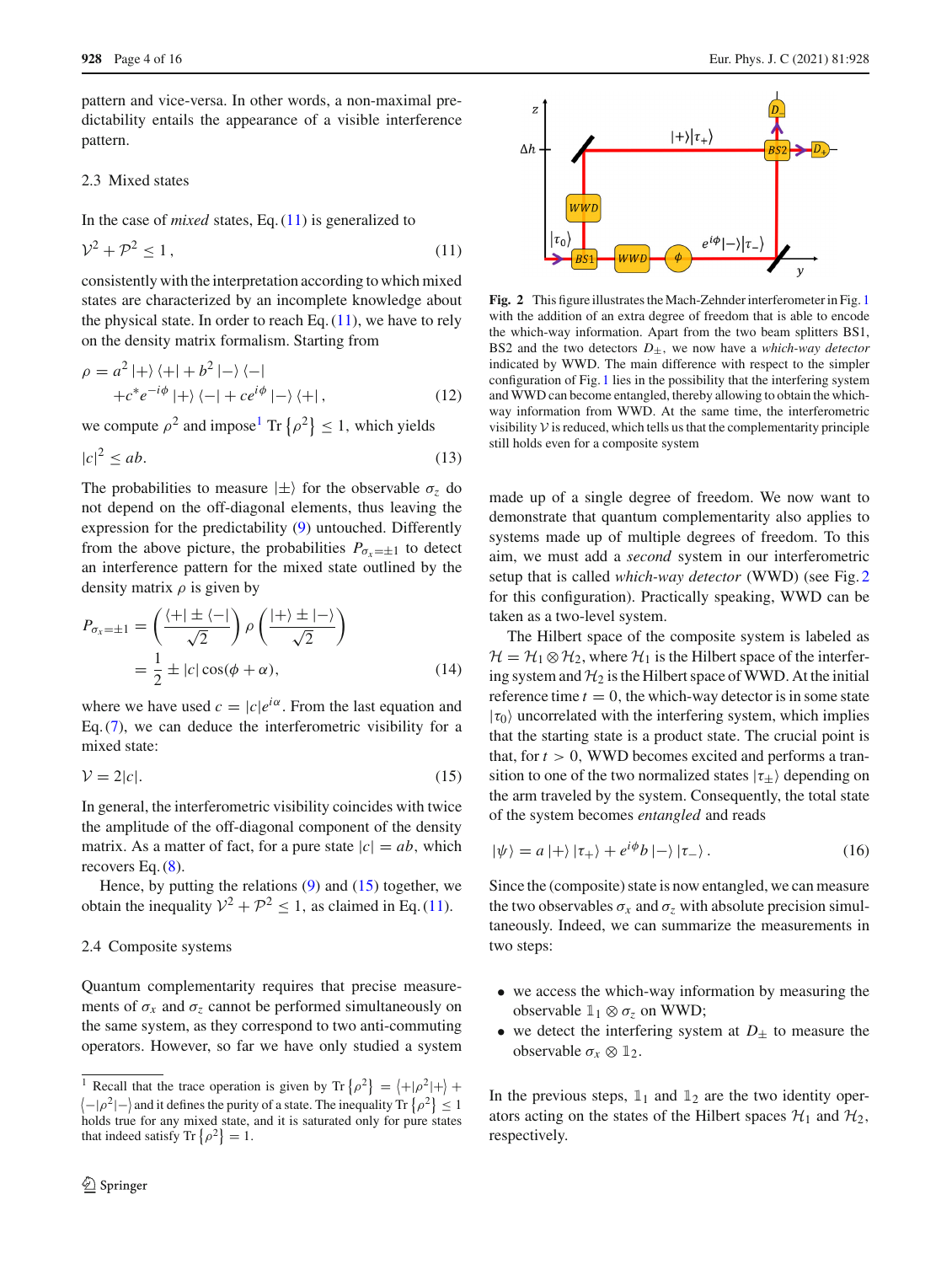At this point, we need to determine the probabilities  $P_{\sigma_z=\pm 1}$  and  $P_{\sigma_x=\pm 1}$  for the case of the composite system described by the entangled state [\(16\)](#page-3-4). Given the total density matrix  $\rho_{\psi} = |\psi\rangle \langle \psi|$ , one can obtain the density matrix for one of the two subsystems by partial tracing with respect to the other, i.e.  $\rho_i = \text{Tr}_j \{\rho_{\psi}\}\$  with  $i, j = 1, 2$ , thereby remaining with a mixed state. It is worth stressing that the states  $|\tau_{+}\rangle$ ,  $|\tau_{-}\rangle$  are in general *not* orthogonal (i.e.  $\langle \tau_+ | \tau_- \rangle \neq 0$ ; thence, it comes in handy to consider an orthogonal basis in  $H_2$  such that

$$
|\tau_{\pm}\rangle = A_{\pm} |\nu\rangle + B_{\pm} |\nu\rangle ,
$$
  
\n
$$
\langle u | v \rangle = \delta_{uv}, \quad |A_{\pm}|^2 + |B_{\pm}|^2 = 1.
$$
 (17)

By using the above orthonormal basis, we can readily trace over the Hilbert space  $H_2$  and show that the reduced density matrix  $\rho_1$  for the interfering system is

$$
\rho_1 = a^2 \left| + \right\rangle \left\langle + \right| + b^2 \left| - \right\rangle \left\langle - \right|
$$
  
-ab  $\left| \left\langle \tau_+ \right| \tau_- \right\rangle \left| \left( e^{-i\phi - i\alpha} \right| + \right\rangle \left\langle - \right| + e^{i\phi + i\alpha} \left| - \right\rangle \left\langle + \right| \right),$   
(18)

where we have used  $\langle \tau_+ | \tau_- \rangle = |\langle \tau_+ | \tau_- \rangle| e^{i\alpha}$ .

By resorting to the computations already made explicit in the previous section, we arrive at the following expression for the detection probabilities:

$$
P_{\sigma_x = \pm 1} = \frac{1}{2} \pm ab \left| \langle \tau_+ \left| \tau_- \right> \right| \cos(\phi + \alpha), \tag{19}
$$

which translates into the formula

<span id="page-4-3"></span>
$$
\mathcal{V} = 2ab \left| \left\langle \tau_+ \left| \tau_- \right\rangle \right| \right. \tag{20}
$$

As for the probabilities  $P_{\sigma_z=\pm 1}$  and P, we essentially recover the same result of Eq. [\(9\)](#page-2-3). Clearly, if  $|\tau_{\pm}\rangle$  are orthogonal, then *V* = 0, which entails that, by measuring  $\mathbb{1}_1 \otimes \sigma_z$ , one could have a maximal access to the which-way information. However, it is opportune to emphasize that the reduction of visibility  $V$  does not depend on whether the measurements at  $D_{+}$  have been carried out or not, and thus whether the two paths are *distinguishable*. On the other hand, if the states  $|\tau_{+}\rangle$ are not orthogonal, then not even in principle the two paths can be perfectly distinguished.

We can better formalize the notion of distinguishable paths by introducing the *distinguishability* as the *trace norm distance*[2](#page-4-1) between the final states of WWD, that is

$$
\mathcal{D} := \frac{1}{2} \text{Tr} \left\{ \left| \tau_{+} \right\rangle \left\langle \tau_{+} \right| - \left| \tau_{-} \right\rangle \left\langle \tau_{-} \right| \right\}. \tag{21}
$$

For the setup analyzed in Fig. [2,](#page-3-3) it can be shown that  $3$ 

<span id="page-4-4"></span>
$$
\mathcal{D} = \sqrt{1 - |\langle \tau_+ | \tau_- \rangle|^2}.
$$
 (22)

In a nutshell, the distinguishability  $D$  of the two paths is the probability to correctly guess which path was taken by making a measurement on the subsystem WWD.

At this point, by combining Eqs.  $(20)$  and  $(22)$  and using the inequalities  $D, P \leq 1$ , we obtain

<span id="page-4-5"></span>
$$
\mathcal{D}^2 + \mathcal{V}^2 = 1 - (1 - \mathcal{D}^2)\mathcal{P}^2 \le 1.
$$
 (23)

We can now understand the physical meaning of the two inequalities  $(11)$  and  $(23)$ .

- If  $P \neq 0$ , we can have access to the which-way information regardless of the outcome contained in the whichway detectors, namely even if  $D = 0$  the visibility  $V$  has to be limited;
- if  $P = 0$ , then  $D^2 + V^2 = 1$  for pure states (while for mixed states one has  $\leq$  1), i.e. although the predictability is zero, the presence of WWD implies that the interferometric visibility *V* cannot be maximal because *D* is non-vanishing.

Let us conclude this section by summarizing what we have learned about composite systems with multiple degrees of freedom. The main message is that the complementarity principle holds also for composite systems. Even if one manages to encode the information in the correlations between the subsystems, these quantum correlations necessarily correspond to entanglement, which means that the state of each subsystem is mixed and so  $V$  cannot be maximal. If the subsystems were pure states, there would not be any entanglement between them and no quantum correlation that could in principle reveal which-way information (in this case we would have had  $D = 0$ ). Finally, let us remark again that the reduction or loss of visibility does not depend on whether the degrees of freedom encoded in WWD are measured or not.

Since we have reviewed the concept of quantum complementarity and the physical properties of the interferometric setup under consideration, we are ready to study the phenomenon of quantum interference in an external gravitational field.

#### <span id="page-4-0"></span>**3 Quantum interference of massive quantum clocks**

In this section, we will analyze a physical setup in which a Mach-Zehnder interferometer is embedded in a weak gravitational field, as for instance the one belonging to Earth (see

<span id="page-4-1"></span><sup>&</sup>lt;sup>2</sup> The trace norm distance between two matrices (operators)  $\sigma$  and  $\rho$ is defined as  $T(\sigma, \rho) := \sqrt{(\sigma - \rho)^{\dagger} (\sigma - \rho)}$ . In the case of density matrices,  $\sigma$  and  $\rho$  are hermitian (but not necessarily positive) and hence  $T(\sigma, \rho) = \frac{1}{2}\sqrt{(\sigma - \rho)^2} = \frac{1}{2}\sum_i \lambda_i$ , with  $\lambda_i$  being the eigenvalues of the difference matrix  $\sigma - \rho$ ..

<span id="page-4-2"></span><sup>&</sup>lt;sup>3</sup> For a detailed derivation which includes the treatment of mixed states (for which the equality is replaced by an inequality  $\leq 1$ ), see Ref. [\[68](#page-15-5)].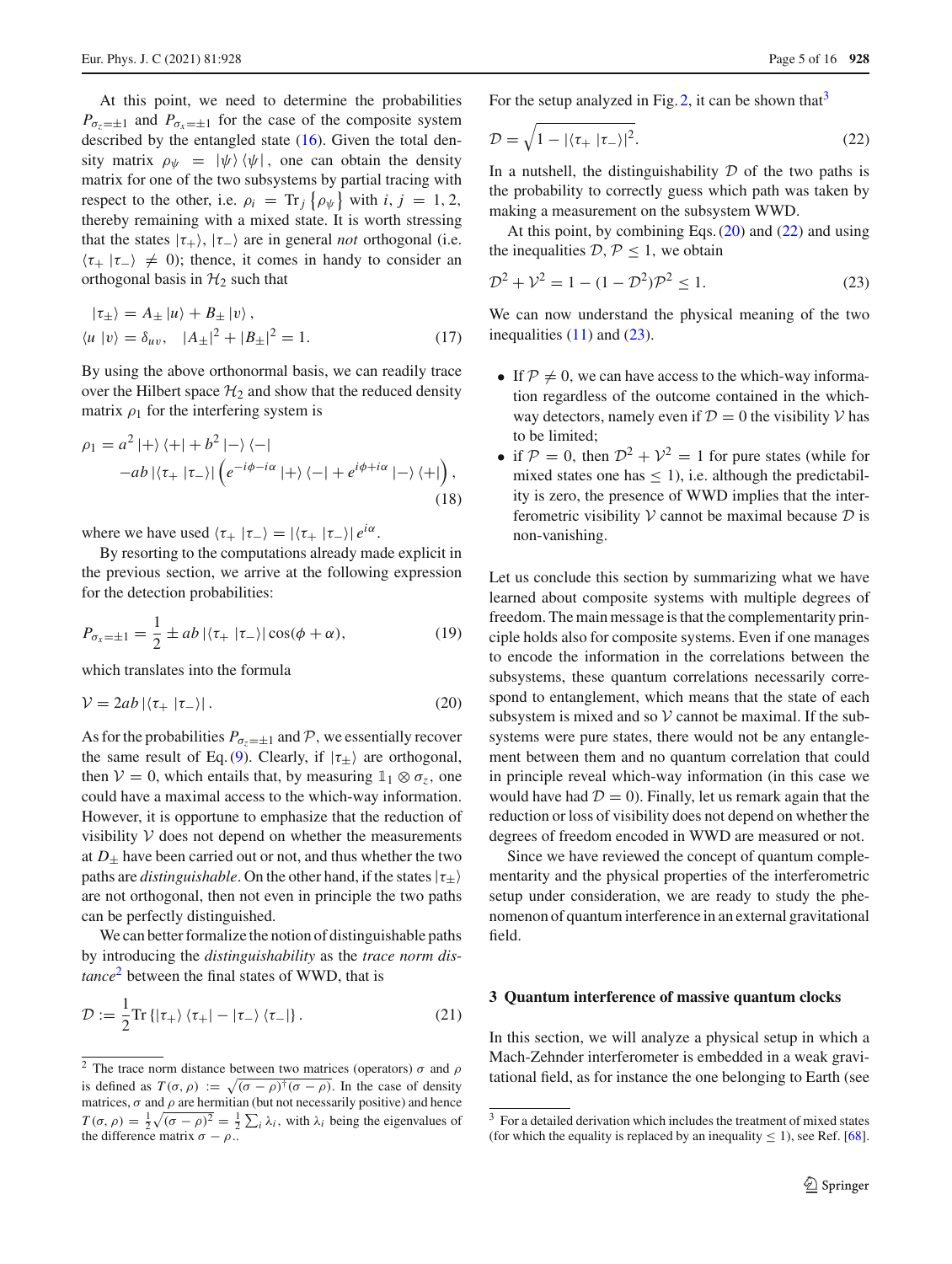Fig. [3\)](#page-5-0). As we will see below, in such a setting the presence of a non-vanishing gravitational potential induces a phase shift in the final state detected at  $D_{+}$ . Furthermore, GR effects are responsible for a time dilation between the two arms of the interferometer, as they are located at two different heights with respect to Earth's surface. Quantum clock interferometry has been intensively studied in the context of Einstein's GR [\[46,](#page-14-14)[47](#page-14-20)[,69](#page-15-6)[–72](#page-15-7)].

Before continuing, let us point out that in this case the trajectories through the interferometer are supported against gravity. Although it is important to specify the mechanism with which the levitation is achieved (e.g. with a harmonic trap), here we just assume that a similar configuration exists and leave the aspects related to the precise experimental details of the apparatus for future works.

In this scenario, the rôle of WWD is played by time dilation effects associated with the *internal* degrees of freedom of the interfering system. Therefore, we assume that  $|\tau_{1,2}\rangle$ are internal states that work as clocks, where 1 and 2 refer to the upper and lower arm of the interferometer, respectively. Thus, we consider a quantum version of the time dilation phenomenon in which a single clock is superposed along two paths having different proper times because of the gravitational potential of Earth. Remarkably, we are dealing with a quantum version of the *twin paradox* with only a "quantum child" whose "ages" (proper times) are superposed, so that he/she is becoming older and younger than himself/herself at the same time.

Let us now understand what happens in an interference experiment with a similar clock system. The states  $|+\rangle, |-\rangle$ related to the external degrees of freedom are now labeled by  $|\gamma_1\rangle$ ,  $|\gamma_2\rangle$ , where  $\gamma_1$  and  $\gamma_2$  denote the two paths traveled by the system in the interferometric apparatus (see Fig. [3\)](#page-5-0). We suppose that  $\gamma_1$  lies farther from Earth's surface than  $\gamma_2$ , so that the former feels a weaker gravitational potential with respect to the latter.

Following the mathematical formalism introduced in the previous section, we can write the quantum state of the *composite clock system* inside the interferometer as follows [\[46](#page-14-14),[48\]](#page-14-15)

$$
|\psi\rangle = \frac{1}{\sqrt{2}} \left( e^{-i\phi_1} |\gamma_1\rangle |\tau_1\rangle + e^{-i\phi_2 + i\phi} |\gamma_2\rangle |\tau_2\rangle \right), \tag{24}
$$

where the phases  $\phi_{1,2}$  are path-dependent and their values are intimately connected with the dynamics of the internal clock, whereas  $\phi$  is some controllable phase shift. For the sake of simplicity, we work in the context of zero predictability, since  $a = b = 1/\sqrt{2} \Rightarrow P = 0.$ 

As already mentioned before, by reasonably accounting for the gravitational interaction on the clock in superposition, the internal degrees of freedom must evolve with different rates (i.e. proper times) along each path because of relativistic



<span id="page-5-0"></span>**Fig. 3** This figure illustrates the Mach-Zehnder interferometer in Fig. [1](#page-2-1) placed in an external gravitational field, i.e. under the influence of a gravitational acceleration  $\vec{g}$ . The information about the which-way detector WWD is now encoded in an internal time-evolving degree of freedom that works as a clock. Due to time dilation effects, an initial internal state  $|\tau_0\rangle$  can evolve into a linear combination of the two states  $|\tau_{1,2}\rangle$ characterized by two different proper times,  $\Delta \tau = \tau_1 - \tau_2 \neq 0$ . The phases  $\phi_{1,2}$  depend on the path and on the dynamics of the internal degree of freedom, whereas  $\phi$  is a controllable phase shift

effects. This implies that such degrees of freedom enclose the information about which path is taken, thus acting as WWD.

As we have chosen the predictability to be zero, we can quantify the quantum complementarity by exploiting the concepts of interferometric visibility [\(20\)](#page-4-3) and distinguishability [\(22\)](#page-4-4), which in this case read

<span id="page-5-2"></span>
$$
\mathcal{V} = |\langle \tau_1 | \tau_2 \rangle|, \tag{25}
$$

and

<span id="page-5-3"></span>
$$
\mathcal{D} = \sqrt{1 - |\langle \tau_1 | \tau_2 \rangle|^2},\tag{26}
$$

respectively. Furthermore,  $P_{\sigma_z=\pm 1} = 1/2$ ; instead, by following the steps contained in Sect. [2.4,](#page-3-5) one can show that the probabilities to detect an outcome  $\pm 1$  at  $D_{\pm}$  are given by

<span id="page-5-1"></span>
$$
P_{\sigma_x = \pm 1} = \frac{1}{2} \pm \frac{1}{2} |\langle \tau_1 | \tau_2 \rangle| \cos(\Delta \phi + \phi + \alpha), \tag{27}
$$

where  $\Delta \phi := \phi_1 - \phi_2$  and  $\langle \tau_1 | \tau_2 \rangle = |\langle \tau_1 | \tau_2 \rangle| e^{i\alpha}$ .

Let us recall one more time that the visibility is limited as a consequence of the complementarity principle; indeed (for total pure states)  $V^2 + D^2 = 1$ . We now note that, if the system is in a stationary internal state (namely, if the clock is switched off), then the which-way information is zero and *V* becomes maximal. In fact, such a complementarity induced by time dilation can only be observed with a non-stationary internal state that is allowed to evolve along the two paths (i.e. with a switched-on clock). Another comment is in order here: the distinguishability of the final states of the clock strictly depends on whether the difference  $\Delta \tau := \tau_1 - \tau_2$  is larger or smaller than the time interval required by the internal states to evolve between two consecutive distinguishable states, that is the so-called *orthogonalization time t*<sup>⊥</sup> [\[46](#page-14-14)[,48](#page-14-15)].

In the next sections, we will derive the Hamiltonian of both the internal and the external degrees of freedom. Specif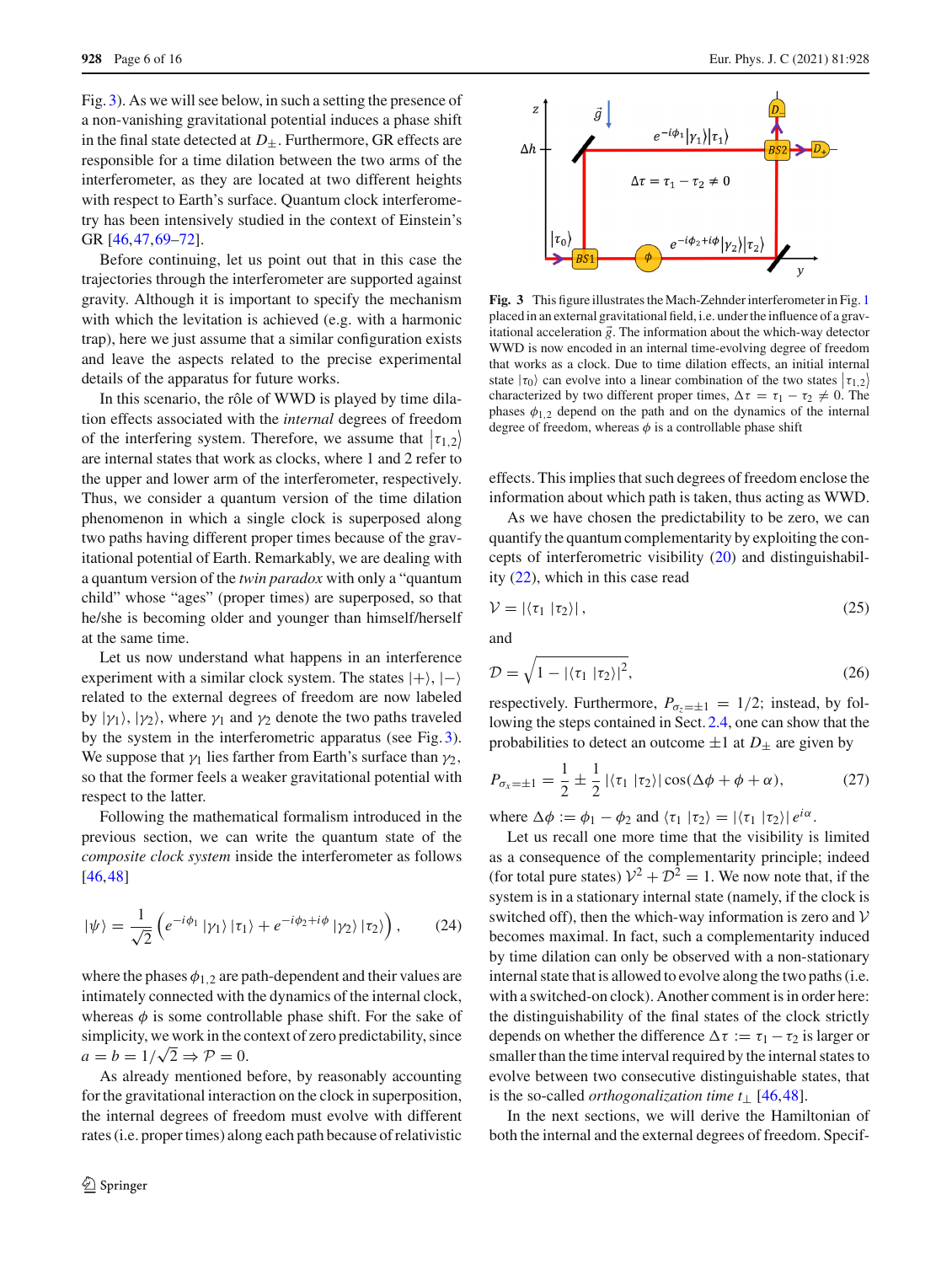ically, for the internal dynamics we will consider a two-level clock system as a model and perform precise computations of detection probabilities [\(27\)](#page-5-1), interferometric visibility [\(25\)](#page-5-2) and distinguishability  $(26)$  in the presence of a generic external, static and weak gravitational field.

# 3.1 Hamiltonian of a quantum system in a gravitational field

To comply with the above requests, in addition to the previous assumptions we also work under the condition that the evolution of the composite quantum system can be described in a low-energy regime, and that the relative distances among the internal constituents are sufficiently small so as to neglect the variations of the metric over the size of the system. This hypothesis conveys the idea that we can assign a single *position* degree of freedom to the center-of-mass of the system. Consequently, the quantum system can be described as a point-like object with internal degrees of freedom, and we can still define a world line along which the proper time is measured.

By accounting for these considerations, the total Hilbert space of the system is given by  $H = H_{ext} \otimes H_{int}$ , where  $H_{ext}$ includes states related to external (center-of-mass) degrees of freedom, whilst  $H<sub>int</sub>$  incorporates the states describing internal degrees of freedom, or in other words the states of the clock. Concerning the gravitational sector, the spacetime background can be described by a generic linearized static metric expressed in isotropic coordinates

<span id="page-6-0"></span>
$$
ds^{2} = -\left(1 + \frac{2\Phi}{c^{2}}\right)c^{2}dt^{2} + \left(1 - \frac{2\Psi}{c^{2}}\right)(dr^{2} + r^{2}d\Omega^{2}),
$$
\n(28)

where  $r = \sqrt{x^2 + y^2 + z^2}$ , *c* is the speed of light and  $\Phi(r)$ and  $\Psi(r)$  are two generic metric potentials; in the case of GR, we have  $\Phi = \Psi = -GM/r$ , with G being the Newton's constant and *M* the mass of the source (in our case  $M = M_{\oplus}$ ).

Moreover, for simplicity and for consistency with Refs. [\[46](#page-14-14),[48\]](#page-14-15), as a preliminary investigation we neglect any complexity stemming from the spinor nature of the examined system; therefore, we study a real scalar field  $\varphi$  of rest mass  $m<sub>r</sub>$  in curved spacetime, whose field equation is given by

<span id="page-6-5"></span>
$$
\left(\Box_g - \frac{m_r^2 c^2}{\hbar^2}\right)\varphi(x) = 0,\tag{29}
$$

where  $\Box_g = g^{\mu\nu}\nabla_\mu \nabla_\nu$  is the curved d'Alembertian, which acts on scalar quantities as follows:

<span id="page-6-4"></span>
$$
\Box_g \varphi(x) = \frac{1}{\sqrt{-g}} \partial_\mu \left( \sqrt{-g} g^{\mu \nu} \partial_\nu \right) \varphi(x). \tag{30}
$$

In the linearized regime (i.e. up to linear order in *G*), by using the form of the metric given in Eq.  $(28)$  we obtain

<span id="page-6-6"></span>
$$
\left(\Box + 2c^{-2}\Phi\partial_0^2 + 2c^{-2}\Psi\nabla^2 + c^{-2}\vec{\nabla}(\Phi - \Psi)\cdot\right.
$$
  

$$
\vec{\nabla} - \frac{m_r^2 c^2}{\hbar^2}\right)\varphi(x) = 0,
$$
 (31)

where  $\Box = -\partial_0^2 + \nabla^2$  is the flat d'Alembertian, with  $\partial_0^2 =$  $c^{-2}\partial_t^2$  and  $\nabla^2 = \delta^{ij}\partial_i\partial_j$ .

By thoroughly relying on the procedure introduced in Refs. [\[73](#page-15-8),[74\]](#page-15-9), we perform a non-relativistic expansion to compute the Schrödinger equation of a quantum system in the external spacetime metric [\(28\)](#page-6-0)

<span id="page-6-1"></span>
$$
i\hbar \partial_t \psi(t, \vec{x}) = H\psi(t, \vec{x}), \qquad (32)
$$

where  $\psi(t, \vec{x})$  represents the quantum wave function and *H* is the Hamiltonian

<span id="page-6-2"></span>
$$
H = m_r c^2 + \frac{p^2}{2m_r} - \frac{p^4}{8m_r^3 c^2} + m_r \Phi + \frac{1}{m_r c^2} \left(\frac{\Phi}{2} + \Psi\right) p^2
$$

$$
-\frac{1}{4m_r c^2} [p^2 \Phi] - \frac{1}{2m_r c^2} [\vec{p} \Psi] \cdot \vec{p}, \tag{33}
$$

where  $\lceil \cdots \rceil$  indicates that the momentum operator acts only on the object inside the brackets. In the case of GR, as  $\Psi$ and  $\Phi$  are equal to the Newtonian potential, we recover the result contemplated in Ref. [\[74](#page-15-9)]. The algebraic details on the derivation of Eqs. [\(32\)](#page-6-1) and [\(33\)](#page-6-2) can be found in Appendix [1.](#page-12-1)

Let us emphasize that the Hamiltonian  $(33)$  acts on the product space  $H$ , thereby governing the dynamics of both the external and the internal degrees of freedom of the composite quantum system. Another crucial aspect to pinpoint is that in general the rest mass  $m<sub>r</sub>$  contains *two* distinct contributions  $[46]$  $[46]$ , which are

$$
m_r = m \mathbb{1}_{\text{int}} + c^{-2} H_0,\tag{34}
$$

where *m* is the static rest mass,  $c^{-2}H_0$  is the dynamical contribution due to the internal degrees of freedom and  $\mathbb{1}_{int}$  is the identity operator on  $\mathcal{H}_{int}$ .

If we ignore higher-order terms in *c*−2, we can write the Hamiltonian [\(33\)](#page-6-2) in the following compact form:

<span id="page-6-3"></span>
$$
H = H_{\rm cm} + H_0 \left( 1 + \frac{\Gamma(x, p)}{c^2} \right),\tag{35}
$$

with

$$
H_{\rm cm} := mc^2 + \frac{p^2}{2m} + m\Phi + H_{\rm corr},
$$
 (36)

and

$$
\Gamma(x, p) := \Phi(x) - \frac{p^2}{2m^2}.
$$
 (37)

The term  $H_{\text{corr}}$  includes special and general relativistic corrections that will correspond to a mere phase shift in the interference patter, which is not relevant for our purposes and so we can exclude them henceforth. Instead, the term  $\Gamma(x, p)$  is extremely important and grants access to the time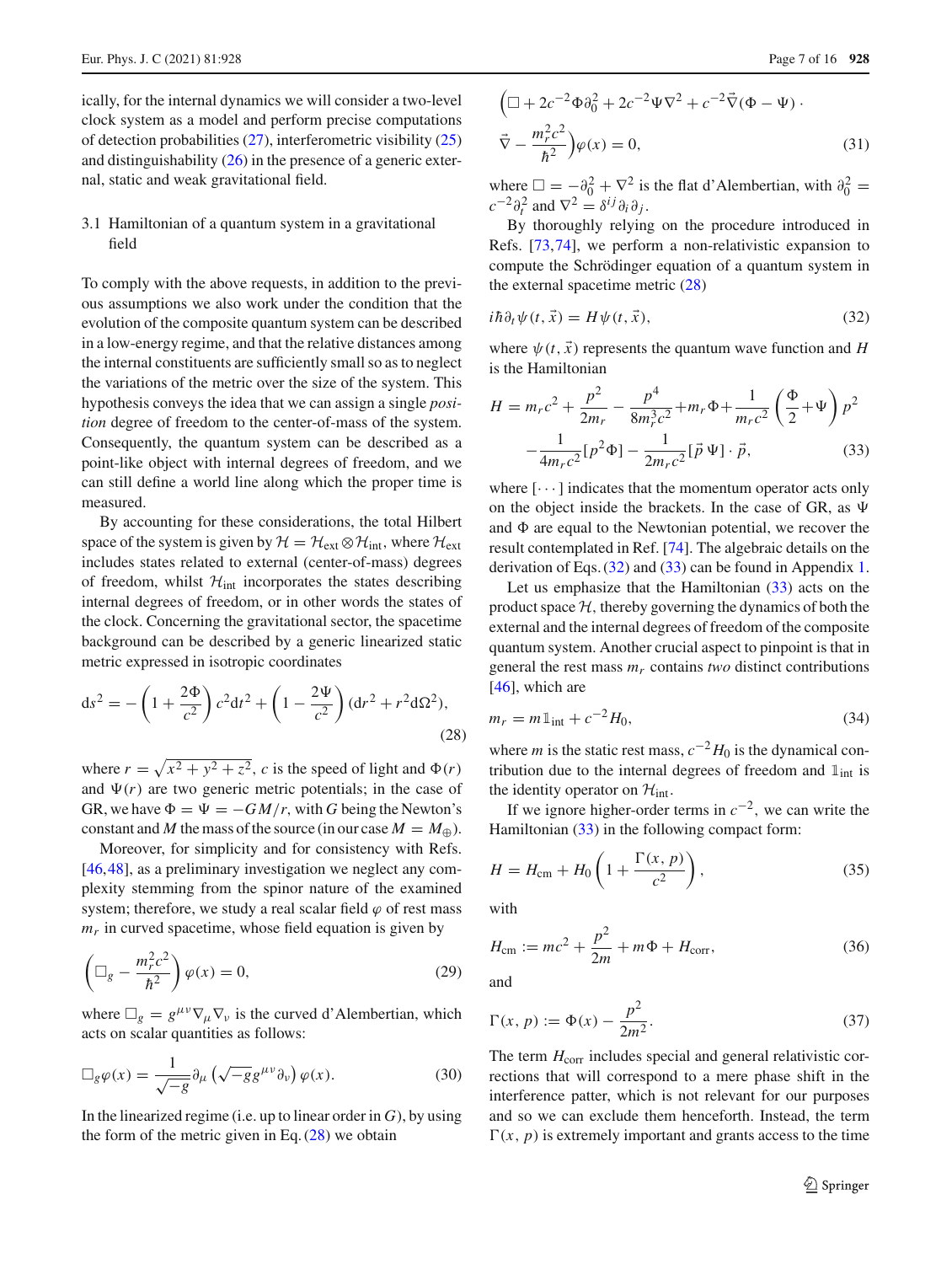dilation effect. It is worth stressing that, up to the considered approximation, the gravitational potential  $\Psi$  does not contribute to the time dilation, but only to  $H_{\text{corr}}$ ; hence, in this regime its only implication results in an additional phase shift, which we do not show explicitly.

Now, using the expression for the Hamiltonian [\(35\)](#page-6-3), we can evaluate the evolution of the state inside the interferometer. First of all, let us look at the following total pure state:

$$
|\psi\rangle = \frac{1}{\sqrt{2}} \left( |\psi_1\rangle + e^{i\phi} |\psi_2\rangle \right). \tag{38}
$$

The states  $|\psi_{1,2}\rangle$  are associated with the two paths  $\gamma_{1,2}$  and can be determined by acting with the evolution operator on the initial state  $|x_{in}\rangle |\tau_0\rangle$ , thus yielding

$$
|\psi_i\rangle = e^{-\frac{i}{\hbar}\int_{\gamma_i} dt \left[H_{\rm cm} + H_0 \left(1 + \frac{\Gamma}{c^2}\right)\right]} |x_{\rm in}\rangle |\tau_0\rangle, \quad i = 1, 2. \tag{39}
$$

Note that  $\int_{\gamma_i} dt (1 + \Gamma/c^2) = \int_{\gamma_i} d\tau_i$ , where  $\tau_i$  is the proper time along the path  $\gamma_i$ . By further assuming that  $H_0$  is timeindependent, we can write

$$
|\psi_i\rangle = \left[e^{-\frac{i}{\hbar}\int_{\gamma_i} dt H_{\rm cm}} |x_{\rm in}\rangle\right] \left[e^{-\frac{i}{\hbar}H_0\tau_i} |\tau_0\rangle\right]
$$
  

$$
\equiv |\gamma_i\rangle |\tau_i\rangle , \qquad (40)
$$

where we have used

$$
|\gamma_i\rangle = e^{-\frac{i}{\hbar}\int_{\gamma_i} dt H_{\rm cm}} |x_{\rm in}\rangle , \qquad (41)
$$

and

$$
|\tau_i\rangle = e^{-\frac{i}{\hbar}H_0\tau_i}|\tau_0\rangle.
$$
 (42)

From the above equation, it is straightforward to calculate the interferometric visibility  $(25)$ , that is

<span id="page-7-0"></span>
$$
\mathcal{V} = |\langle \tau_1 | \tau_2 \rangle| = |\langle \tau_0 | e^{\frac{i}{\hbar} H_0 \Delta \tau} | \tau_0 \rangle|,
$$
 (43)

where we have denoted  $\Delta \tau = \tau_1 - \tau_2$  as the proper time difference between the two paths  $\gamma_1$  and  $\gamma_2$ . The internal contribution to the Hamiltonian  $(35)$  not only is responsible for time dilation effects, but it also gives rise to entanglement between internal and external degrees of freedom. In turn, the interferometric visibility is not equal to one but it decreases, thereby signaling a loss of coherence.

By virtue of the scheme depicted so far, we have extended the results of Refs. [\[46](#page-14-14)[,48](#page-14-15)] to the case in which the spacetime metric is *not* described by GR, as in general we may have  $\Phi \neq \Psi \neq -GM/r$ . However, we have seen that  $\Psi$  only contributes to an irrelevant phase shift, whereas  $\Phi$  is the source of the dominant contribution to the phase shift and of time dilation. For each extended theory of gravity beyond Einstein's GR, there is a corresponding modified Newtonian potential which will cause different phase shifts and losses of coherence. In the next section, we consider a two-level quantum system as a clock to find a simple expression for  $H_0$ , by means of which we can explicitly evaluate the interferometric visibility [\(43\)](#page-7-0).

#### 3.2 Two-level system as a quantum clock

A two-level system is the most immediate setup we can think of to construct a quantum clock and to better understand how time dilation can induce a loss of coherence. Let us assume that  $H_{int}$  is two-dimensional and is spanned by the basis of two energy eigenstates  $\{ |1\rangle, |2\rangle \}$  of the operator  $H_0$ , with eigenvalues  $E_1$  and  $E_2$ , respectively. Therefore, we can cast the operator  $H_0$  as

$$
H_0 = E_1 |1\rangle \langle 1| + E_2 |2\rangle \langle 2|.
$$
 (44)

In light of this, the initial internal state can be expressed as

$$
|\tau_0\rangle = \frac{1}{\sqrt{2}} (|1\rangle + |2\rangle), \qquad (45)
$$

so that the evolved internal state is given by

$$
|\tau_i\rangle = \frac{1}{\sqrt{2}} \left( e^{-\frac{i}{\hbar} E_1 \tau_1} |1\rangle + e^{-\frac{i}{\hbar} E_2 \tau_2} |2\rangle \right). \tag{46}
$$

With this knowledge, we now have all the ingredients to explicitly evaluate the interferometric visibility for an initial pure state in Eq.  $(43)$ , which gives

$$
\mathcal{V} = \left| \cos \left( \frac{\Delta E \Delta \tau}{2\hbar} \right) \right|,\tag{47}
$$

where  $\Delta E := |E_2 - E_1|$ . By introducing the orthogonalization time  $t_{\perp} = \frac{\pi \bar{h}}{\Delta E}$  [\[46\]](#page-14-14) we can rephrase the last equation in a different shape, that is

$$
\mathcal{V} = \left| \cos \left( \frac{\Delta \tau}{t_{\perp}} \frac{\pi}{2} \right) \right|.
$$
 (48)

As long as  $\Delta \tau \geq t_{\perp}$ , there will be an amount of accessible which-way information encoded in the internal states of the interfering system, which is traduced in a loss of coherence.

In order to compute  $\Delta \tau$ , we recall that we have set the interferometer so that the gravitational acceleration is only present along the *z*-direction and that the velocity of the quantum system has only *y*-component. At this stage, we further make the reasonable ansatz according to which the velocities are the same for both paths, in such a way that the existence of time dilation is solely due to the presence of the external gravitational field. Now, by expanding the gravitational potential in the limit  $\Delta h \ll R$ , with  $\Delta h$  being the distance between the two arms of the interferometer and *R* the Earth's radius as well as the height of the path  $\gamma_2$  (see Fig. [3\)](#page-5-0), namely

$$
\Phi(R + \Delta h) \simeq \Phi(R) + \Phi'(R)\Delta h, \tag{49}
$$

we can write

$$
\Delta \tau = c^{-2} \int_0^{\Delta T} d\tau \left[ \Phi(R + \Delta h) - \Phi(R) \right]
$$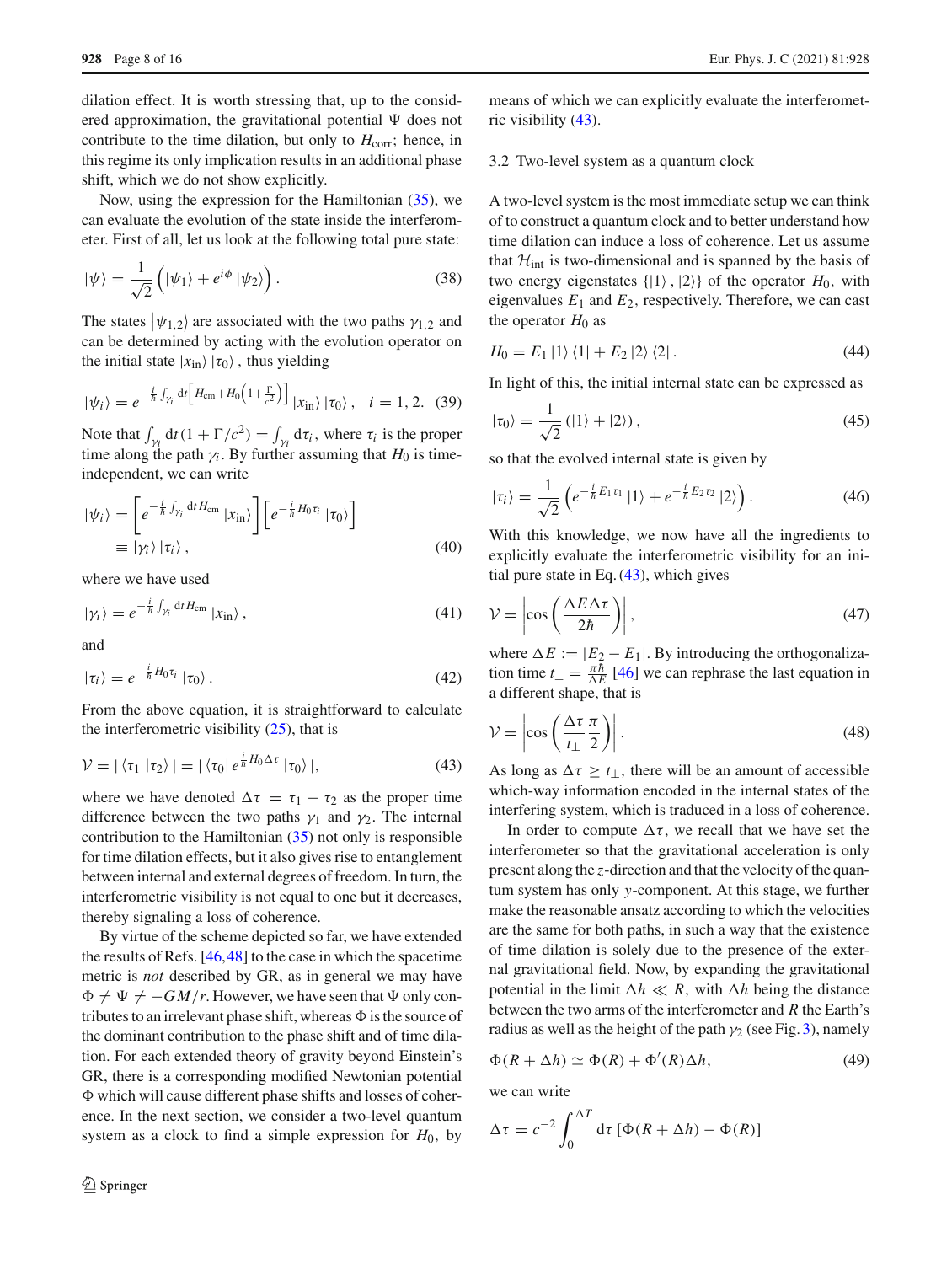$$
= c^{-2} \Phi'(R) \Delta h \Delta T, \tag{50}
$$

where  $\Delta T$  is the coordinate *travel time* as seen from the laboratory frame, which expresses the time exerted by the quantum system to travel through the two arms of the interferometer at two constant heights *R* and  $R + \Delta h$ . Note that we have used the shorthand notation  $f' \equiv d f/dr$ . Therefore, the interferometric visibility can be reformulated as

$$
\mathcal{V} = \left| \cos \left( \frac{\Phi'(R) \Delta h \Delta T \Delta E}{2 \hbar c^2} \right) \right|.
$$
 (51)

Furthermore, we can also compute the probabilities  $P_{\sigma_x=\pm 1}$ , which turn out to be equal to

$$
P_{\sigma_x = \pm 1} = \frac{1}{2} \pm \frac{1}{2} \left| \cos \left( \frac{\Phi'(R) \Delta h \Delta T \Delta E}{2 \hbar c^2} \right) \right|
$$
  
 
$$
\times \cos \left( \frac{m \Phi'(R) \Delta h \Delta T}{\hbar} + \phi + \beta \right), \tag{52}
$$

with  $\beta$  being a phase which includes both special and general relativistic contributions and whose explicit form is not relevant for our purposes (see Ref. [\[46\]](#page-14-14) for its derivation in the context of GR).

To grasp the meaning of the behavior of the detection probabilities and of the interferometric visibility, we can study the following difference

<span id="page-8-2"></span>
$$
P_{\sigma_x=+1} - P_{\sigma_x=-1} = \left| \cos \left( \frac{\Phi'(R) \Delta h \Delta T \Delta E}{2 \hbar c^2} \right) \right|
$$
  
 
$$
\times \cos \left( \frac{m \Phi'(R) \Delta h \Delta T}{\hbar} + \phi + \beta \right).
$$
(53)

Since we are interested in theories beyond Einstein's GR, we can write the gravitational potential as

<span id="page-8-1"></span>
$$
\Phi(r) = \Phi_{GR}(r) + \chi(r),\tag{54}
$$

where  $\Phi_{GR} = -GM/r$  while  $\chi$  takes into account corrections to Newton's potential; the same separation can be done also for  $\beta = \beta_{\text{GR}} + \delta$ . The corrections due to new physics beyond GR affect both the interferometric visibility and the phase shift. This feature opens a new window of opportunities to test, constrain and discriminate extended theories of gravity in tabletop laboratory experiments based upon quantum interference.

#### 3.3 Non-relativistic regime: COW effect

In the non-relativistic regime, the term  $\Phi'(R) \Delta h \Delta T \Delta E$  $2\hbar c^2 \sim \mathcal{O}(c^{-2})$  is negligible (i.e. no time dilation effect appears), thereby allowing the detection probability to take the form

$$
P_{\sigma_x=+1}^{\rm nr} - P_{\sigma_x=-1}^{\rm nr} = \cos\left(\frac{m\Phi'(R)\Delta h\Delta T}{\hbar} + \phi\right). \tag{55}
$$



<span id="page-8-0"></span>**Fig. 4** Quantum interference in GR. The blue dashed line corresponds to the coherent oscillation due to the COW effect, whereas the red solid line represents the interference pattern in the presence of time dilation. One can explicitly notice that, because of time dilation, there is a loss of coherence. For the sake of argument, we have set  $\Phi' \Delta h \Delta E / (2\hbar c^2) = 1$ Hz,  $m\Phi' \Delta h/\hbar = 15$  Hz,  $\phi = \beta = 0$ 

The term  $\Delta \varphi := m\Phi'(R)\Delta h \Delta T/h \sim \mathcal{O}(c^0)$  is the nonrelativistic phase shift due to the gravitational potential, and it has been measured for the first time in the COW experiment [\[45](#page-14-13)]. The phenomenon is also known under the name "COW effect", and it can be regarded as the gravitational analogue of the Bohm-Aharonov effect [\[75\]](#page-15-10). This was the first-ever gravitational effect measured on a quantum system. The blue dashed curve in Fig. [4](#page-8-0) portraits the qualitative behavior of the detection probabilities in the case of the COW effect.

The first measurement of COW effect [\[45](#page-14-13)] was performed with neutrons, but many experimental improvements have been made in the last decades [\[76](#page-15-11)]. To test and constrain gravitational theories beyond GR, we must compare the magnitude of the phase shift induced by the corrected Newtonian potential [\(54\)](#page-8-1) with the experimental error. From Refs. [\[77](#page-15-12),[78\]](#page-15-13), one can see that the current experimental error  $\Delta_{err}\varphi$ on the determination of the gravitational phase shift is of the order of

$$
\Delta_{\rm err}\varphi = \pm 0.001 \text{ rad.}
$$
\n(56)

Thus, for consistency with the experimental data, any predicted correction  $\Delta_{\chi}\varphi$  to the phase shift induced by alternative theories beyond Einstein's GR such that  $\Delta \varphi = \Delta_{GR} \varphi +$  $\Delta_{\chi}\varphi$  must satisfy the following constraint:

<span id="page-8-3"></span>
$$
|\Delta_{\chi}\varphi| < |\Delta_{\text{err}}\varphi| = 0.001 \text{ rad.}
$$
 (57)

## 3.4 General relativistic regime: time dilation

In the fully relativistic regime, the term  $\Phi'(R) \Delta h \Delta T \Delta E$  $2\hbar c^2 \sim \mathcal{O}(c^{-2})$  is no longer negligible, thereby giving rise to drastic differences with respect to the non-relativistic scenario. Because of this term, the absolute value of the cosine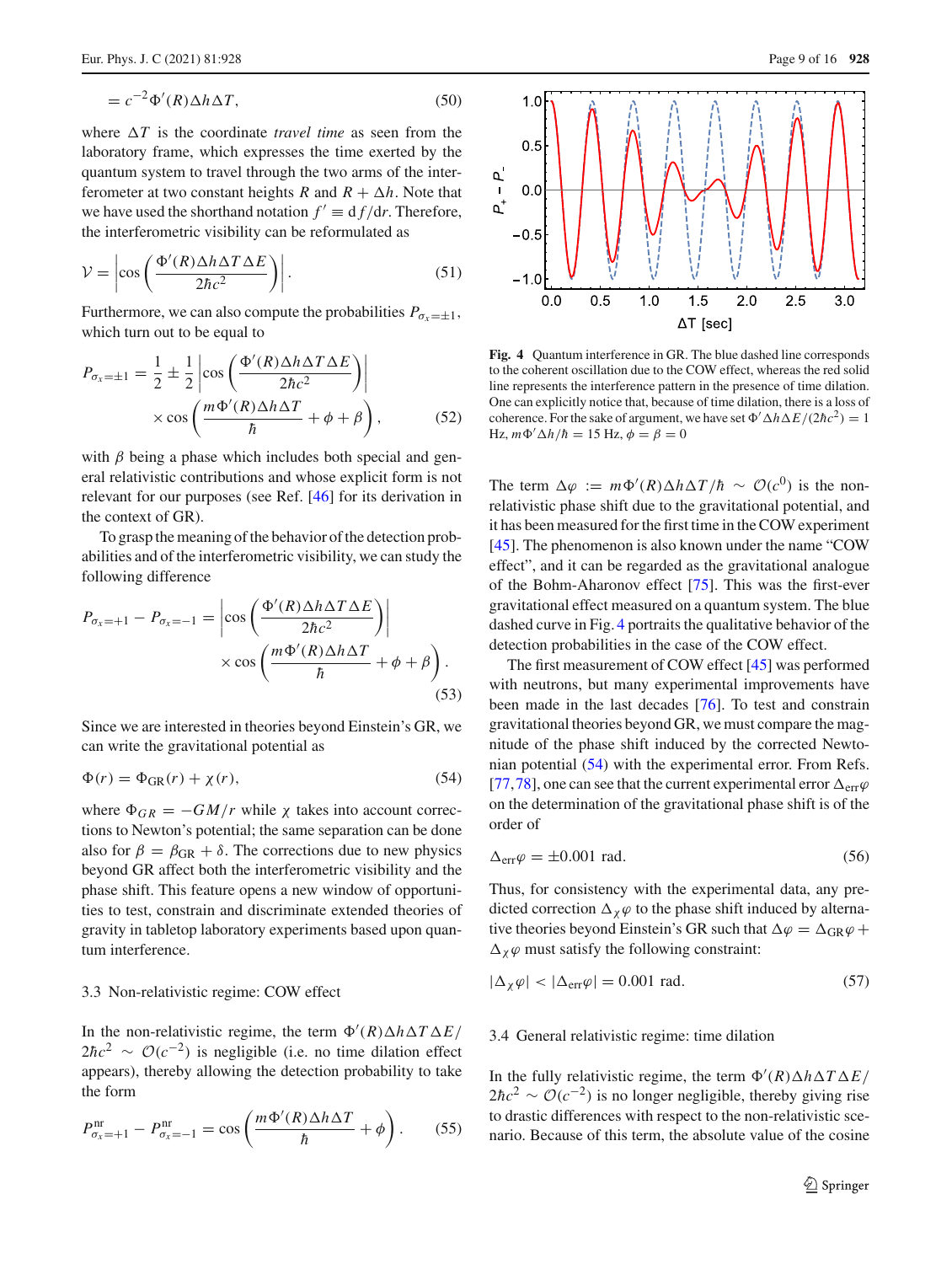function [\(53\)](#page-8-2) is fundamental, as it physically causes a loss of coherence as depicted in Fig. [4.](#page-8-0)

This intriguing effect has not been observed yet in a purely gravitational experiment. However, in Ref. [\[49](#page-14-16)] the very same decoherence induced by time dilation for a two-level system was experimentally simulated with a Bose–Einstein condensate. In this test, the authors consider a Stern–Gerlach type matter-wave interferometer under the influence of an external inhomogeneous magnetic field which mimics the effect of gravitational time dilation. In a similar framework, the quantum clock is simply represented by the spin precession of the system. The final statement of Ref. [\[49\]](#page-14-16) asserts that the claimed result may potentially lead to a deeper study of selfinteracting clocks in a laboratory on Earth. Moreover, there are good chances that, in the near future, it will be possible to achieve the high sensitivity required to perform a proper gravitational experiment [\[46](#page-14-14)].

#### <span id="page-9-0"></span>**4 Extended theories of gravity beyond general relativity**

In this section, we introduce a wide class of alternative theories of gravity whose action contains quadratic curvature terms in addition to the Einstein–Hilbert part. We show the expressions for the corresponding gravitational potentials in the weak-field approximation, which will be employed to evaluate the relevant physical quantities for our quantum interference setup. In particular, we start from the following generic gravitational action [\[27](#page-14-21)[,31](#page-14-22)[,32](#page-14-23)]:

<span id="page-9-2"></span>
$$
S = \frac{1}{2\kappa^2} \int d^4x \sqrt{-g} \left\{ \mathcal{R} + \frac{1}{2} \left[ \mathcal{R} F_1(\Box_g) \mathcal{R} + \mathcal{R}_{\mu\nu} F_2(\Box_g) \mathcal{R}^{\mu\nu} \right] \right\},
$$
\n(58)

where  $\kappa \equiv \sqrt{8\pi G/c^4}$ , and the differential operators  $F_i(\Box_g)$ can be either analytic or non-analytic functions of  $\square_g$ 

$$
F_i(\Box_g) = \sum_{n=0}^{N} f_{i,n} \Box_g^n, \qquad i = 1, 2. \tag{59}
$$

Positive (negative) powers of the d'Alembertian, that is, *n* >  $0(n < 0)$ , correspond to ultraviolet (infrared) generalizations of Einstein's GR. When  $N < \infty$  and  $n > 0$ , we have a local (polynomial) theory of gravity, whose derivative order is  $2N + 4$ ; when  $N = \infty$  and/or  $n < 0$  we have a nonlocal (non-polynomial) theory of gravity, which means that the two form factors  $F_i(\Box_g)$  can be non-polynomial differential operators of  $\Box_g$ .

In what follows, we list several theories of gravity and the ensuing modified Newtonian potentials. Let us recall that we deal with static and spherically symmetric backgrounds; for this reason, the general form of the linearized spacetime metric we investigate is the one given by Eq.  $(28)$ . In

"Appendix B", we review quadratic theories of gravity and their linearized regime more accurately, including a derivation of the modified Poisson equations for the metric potentials.

# 4.1  $\mathcal{R}^2$ -gravity

Let us first start from the simplest quadratic extension of the Einstein-Hilbert action which involves a Ricci scalar squared term with constant form factor

$$
F_1 = \alpha, \quad F_2 = 0. \tag{60}
$$

This choice belongs to the wide class of  $f(\mathcal{R})$ -theories, where the Lagrangian can be a generic function of the Ricci scalar.

For such a model, the two metric potentials  $\Phi$  and  $\Psi$ defined in Eq. [\(28\)](#page-6-0) are

<span id="page-9-1"></span>
$$
\Phi(r) = -\frac{GM}{r} \left( 1 + \frac{1}{3} e^{-m_0 r} \right),
$$
  
\n
$$
\Psi(r) = -\frac{GM}{r} \left( 1 - \frac{1}{3} e^{-m_0 r} \right),
$$
\n(61)

with  $m_0 = 1/\sqrt{3\alpha}$  being the inverse of a length and the mass of an extra massive spin-0 degree of freedom.

The potential  $\Phi$  is the only term that appears in the regime we are interested in (see Eq.  $(53)$ ). From its expression, we can compute the correction  $\chi(r)$  to the Newtonian potential introduced in Eq. [\(54\)](#page-8-1), which reads

$$
\chi(r) = -\frac{GM}{3r}e^{-m_0r}.\tag{62}
$$

#### 4.2 Stelle gravity

For Stelle four-derivative gravity [\[5](#page-14-4),[6\]](#page-14-5), the differential operators of the action are chosen to be

$$
F_1 = \alpha, \qquad F_2 = \beta. \tag{63}
$$

Consequently, the two metric potentials are

$$
\Phi(r) = -\frac{GM}{r} \left( 1 + \frac{1}{3} e^{-m_0 r} - \frac{4}{3} e^{-m_2 r} \right),
$$
  
\n
$$
\Psi(r) = -\frac{GM}{r} \left( 1 - \frac{1}{3} e^{-m_0 r} - \frac{2}{3} e^{-m_2 r} \right),
$$
\n(64)

where  $m_0 = 2/\sqrt{12 \alpha + \beta}$  and  $m_2 = \sqrt{2/(-\beta)}$  are the inverse of a length and the masses of an extra spin-0 and a spin-2 massive degree of freedom, respectively. Note that we must impose  $\beta$  < 0 in order to avoid tachyonic modes.

In this case, the correction  $\chi(r)$  is

$$
\chi(r) = -\frac{GM}{3r}e^{-m_0r} + \frac{4GM}{3r}e^{-m_2r}.\tag{65}
$$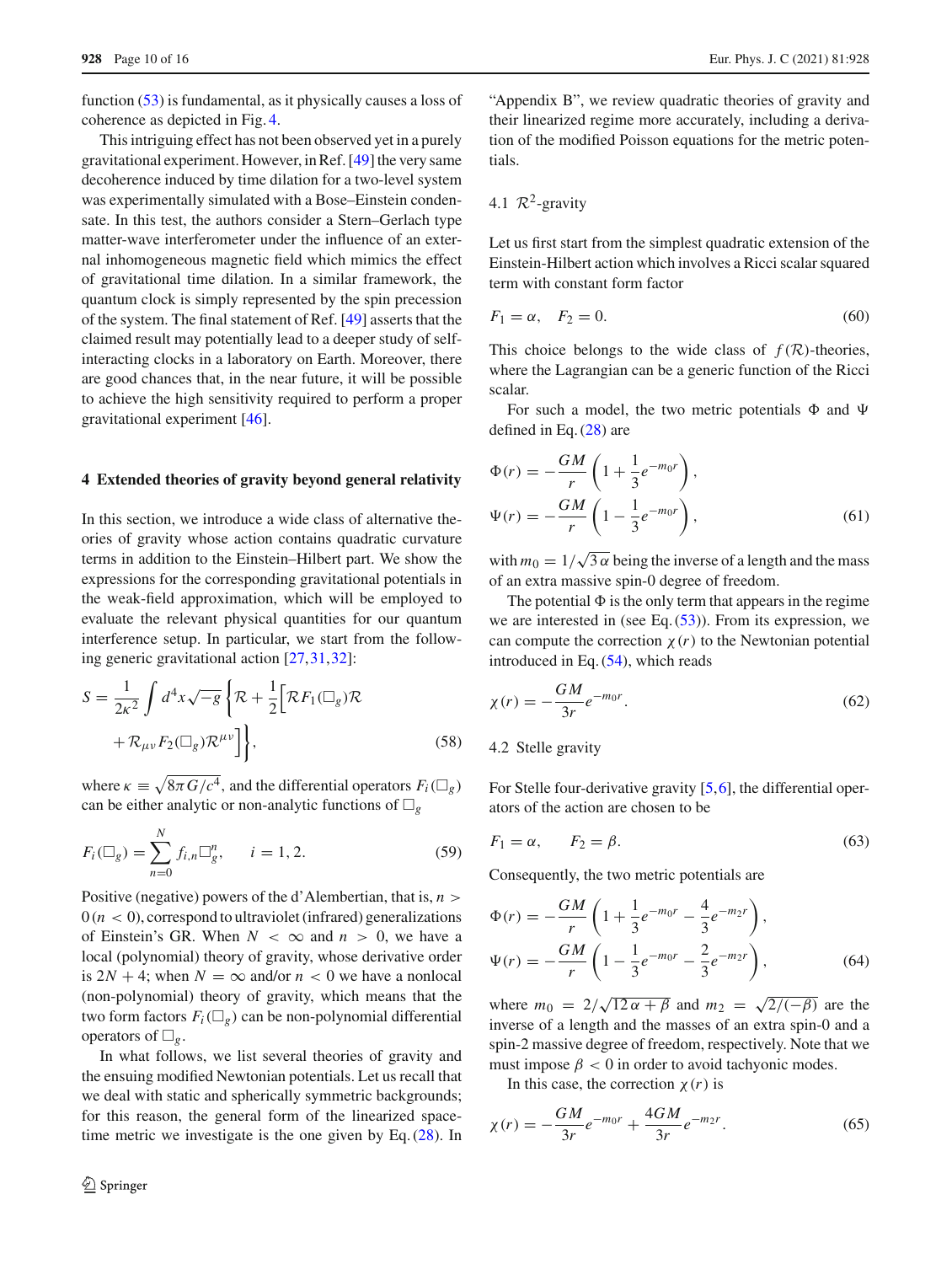#### 4.3 Analytic nonlocal gravity

As an analytic nonlocal theory of gravity, we select the following form factors [\[29\]](#page-14-24):

$$
F_1 = -\frac{1}{2}F_2 = \frac{1 - e^{-\ell^2 \Box_g}}{2 \Box_g},\tag{66}
$$

where  $\ell$  is the fundamental length scale of nonlocality at which new gravitational physics should become manifest. For this theory, the only propagating degree of freedom around Minkowski background is the massless transverse spin-2 graviton with  $\pm$ 2 helicities.

Due to the peculiar choice for  $F_1$  and  $F_2$ , the two metric potentials coincide and are given by

<span id="page-10-4"></span>
$$
\Phi(r) = \Psi(r) = -\frac{GM}{r} \operatorname{Erf}\left(\frac{r}{2\ell}\right),\tag{67}
$$

where Erf $(x) = \frac{2}{\sqrt{x}}$  $\frac{d}{dx} \int_0^x e^{-t^2} dt$  is the so-called error function. Now, the corresponding correction to the Newtonian gravitational field is

$$
\chi(r) = \frac{GM}{r} \text{Erfc}\left(\frac{r}{2\ell}\right),\tag{68}
$$

where  $Erfc(x) = 1 - Erf(x)$  is the complementary error function.

#### 4.4 Non-analytic nonlocal gravity

Finally, we consider a non-analytic nonlocal model which is realized with the following choice of form factors:

$$
F_1 = \frac{\alpha}{\Box}, \quad F_2 = 0. \tag{69}
$$

The two metric potentials contain an infrared modification of the standard Newtonian one, as it can be seen from their expression, namely

$$
\Phi(r) = -\frac{GM}{r} \left( \frac{4\alpha - 1}{3\alpha - 1} \right),
$$
  

$$
\Psi(r) = -\frac{GM}{r} \left( \frac{2\alpha - 1}{3\alpha - 1} \right).
$$
 (70)

In this case, the correction to the metric potential reads

$$
\chi(r) = -\frac{\alpha}{3\alpha - 1} \frac{GM}{r}.
$$
\n(71)

#### <span id="page-10-0"></span>**5 Discussion and experimental constraints**

After the calculation of the quantity  $\chi(r)$  for different quadratic models of gravity, we can now compute the detection probability [\(53\)](#page-8-2) for each gravitational theory to understand how quantum interference is affected by the presence of a corrected Newtonian potential with respect to standard GR. To this aim, we work with both the non-relativistic COW effect and the relativistic decoherence arising from time dilation to constrain and explore (classical) modified gravity via its interplay with quantum mechanics.

Let us start from the COW effect and recall that the corrections  $\chi(r)$  to the Newtonian potential must satisfy the experimental bound  $(57)$ , which can be rephrased as

<span id="page-10-1"></span>
$$
|\chi'(R_{\oplus})| < (0.001) \times \frac{\hbar}{m \Delta h \Delta T},\tag{72}
$$

where  $R_{\oplus}$  is Earth's radius, *m* is the mass of the interfering quantum system,  $\Delta h$  is the distance between the two arms of the interferometer and  $\Delta T$  is the travel time, or in other words the duration of the quantum superposition.

In what follows, we consider neutrons as the superposed quantum system for which the spin precession acts as a clock; see Ref. [\[46\]](#page-14-14) for more details on the experimental apparatus and data. By using the neutron mass  $m \simeq 1.67 \times 10^{-27}$  kg,  $h \simeq 1.05 \times 10^{-34} \,\mathrm{m^2 \, kg/s}$  and the achieved experimental value  $\Delta h \Delta T \simeq 10^{-6}$  m s, we can rewrite the bound [\(72\)](#page-10-1) as

$$
|\chi'(R_{\oplus})| < 6.5 \times 10^{-5} \frac{\mathrm{m}}{\mathrm{s}^2}.\tag{73}
$$

By virtue of this bound, we can constrain the gravitational theories introduced in the previous section using  $R_{\oplus} \simeq$  $6.37 \times 10^6$  m and  $GM_{\oplus} \simeq 4 \times 10^{14}$  m<sup>3</sup>/s<sup>2</sup>.

• In the case of  $\mathcal{R}^2$ -gravity, the inequality reads

$$
e^{-R_{\oplus}m_0}(1+R_{\oplus}m_0) \lesssim 6.4 \times 10^{-6},\tag{74}
$$

from which we get the following constraint on the free parameter

<span id="page-10-2"></span>
$$
\frac{1}{m_0} \lesssim 4.3 \times 10^5. \tag{75}
$$

• For Stelle gravity, we have

$$
\left| e^{-R_{\oplus}m_0}(1 + R_{\oplus}m_0) \right|
$$
  
-4e^{-R\_{\oplus}m\_2}(1 + R\_{\oplus}m\_2) \left| \leq 6.4 \times 10^{-6}, \right| (76)

from which we obtain constraints on *m*<sup>0</sup> and *m*<sup>2</sup> of the same order of the one in Eq. [\(75\)](#page-10-2).

• In the context of analytic nonlocal gravity, the constraint yields

$$
\left| \frac{e^{-R_{\oplus}^2/4\ell^2} R_{\oplus}}{\sqrt{\pi} \ell} + \text{Erfc} \left( \frac{R_{\oplus}}{2\ell} \right) \right| \lesssim 6.4 \times 10^{-6},\tag{77}
$$

from which it follows

<span id="page-10-3"></span>
$$
\ell \lesssim 8.7 \times 10^5. \tag{78}
$$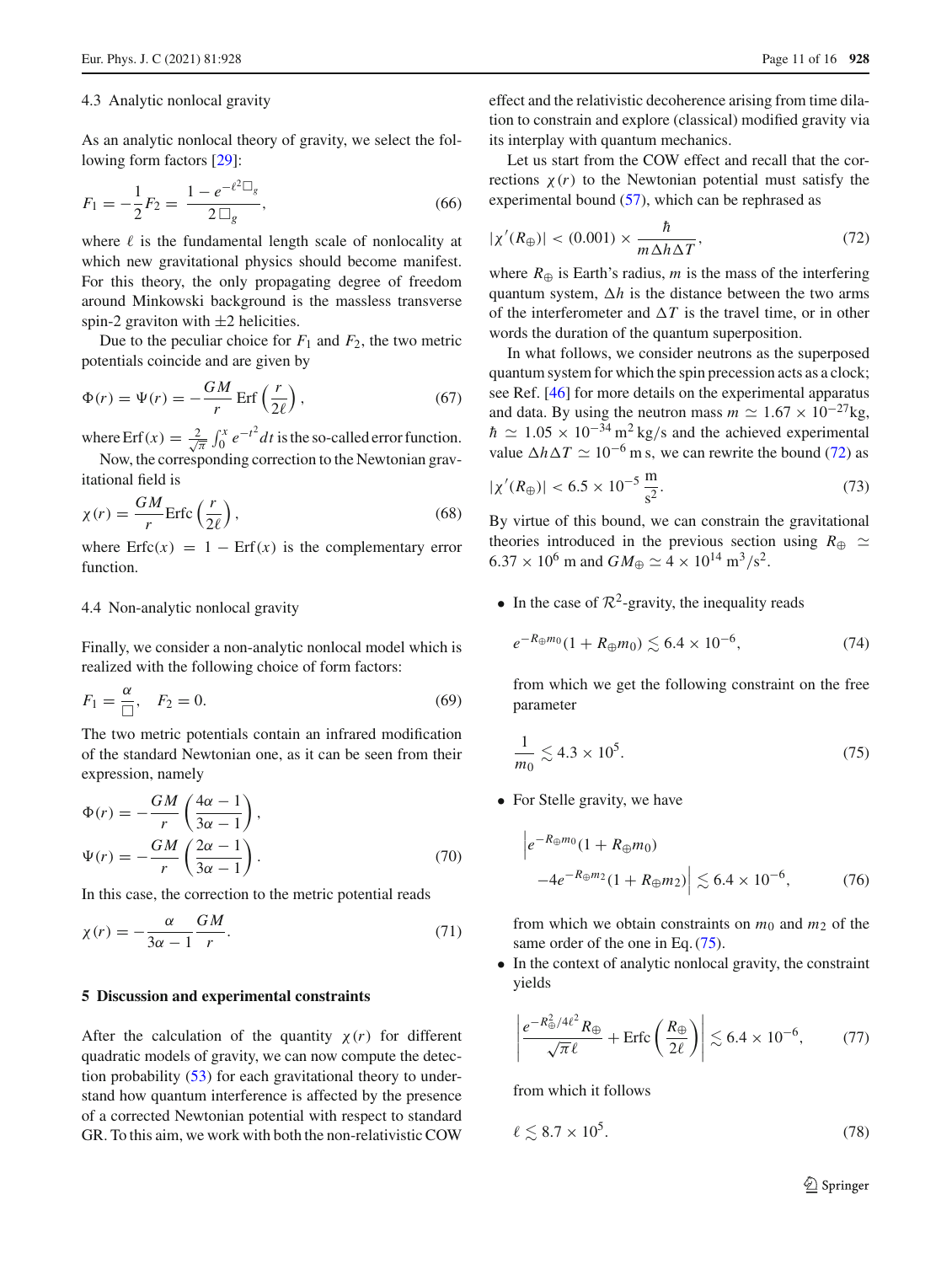• Finally, in the framework of non-analytic nonlocal gravity we obtain

$$
\left|\frac{\alpha}{3\alpha - 1}\right| \lesssim 6.4 \times 10^{-6},\tag{79}
$$

and the constraint on the free parameter reads

<span id="page-11-0"></span>
$$
|\alpha| \lesssim 6.4 \times 10^{-6}.\tag{80}
$$

Interestingly, these constraints are of the same order of the ones coming from Gravity Probe B [\[79](#page-15-14)], which is the best satellite experiment so far. On the other hand, we should point out that the best laboratory constraint on deviations from Newton's law still comes from torsion-balance experiments performed on Earth. To give an idea on the precise order of magnitude, we can rely on the results coming from the Eöt-Wash experiment, which gives  $1/m_0$ ,  $\ell \lesssim 10 \,\mu\text{m}$ [\[3](#page-14-2)].

It is common belief that, in the near future, a huge development will be made in this sector of quantum interference by bringing heavier systems in superposition and by simultaneously increasing the travel time (i.e. the length of the arms). For instance, there are promising indications towards the feasibility of superposing heavy masses of the order of  $10^{-16}$ kg (see Ref. [\[64](#page-15-3)] for related discussions) and at the same time achieving values  $\Delta h \Delta T \simeq 10^6$  m · s [\[46](#page-14-14)]. Together with a smaller experimental error  $\Delta_{err}\varphi$ , this technological enhancement would allow us to significantly decrease the magnitude of the r.h.s. of the inequality constraints [\(75,](#page-10-2)[78,](#page-10-3)[80\)](#page-11-0). A first enhancement of these bounds would be reachable if we used gravitationally-induced neu-tron bound states [\[50](#page-14-17)[–52\]](#page-14-25). With a travel time of  $\Delta T \simeq 0.01$ s and a gap of  $\Delta h \simeq 0.1$  m, by resorting to neutron quantum states generated by Earth's gravitational field we would obtain  $\Delta h \Delta T \simeq 10^{-3}$  m · s, thus improving Eqs. [\(75](#page-10-2)[,78](#page-10-3)[,80\)](#page-11-0) by three orders of magnitude. In so doing, we would attain better constraints with respect to Gravity Probe B (and hence any other satellite experiment).

So far, we have only discussed the non-relativistic regime, but interesting outcomes emerge especially when relativistic effects are accounted for. Although an experimental verification of any effect beyond GR would require a non-trivial improvement of the current experimental status, we can still make a qualitative prediction. Specifically, we can understand how the decoherence associated with time dilation is dramatically influenced by the modification of the Newtonian potential. As a matter of fact, the phenomenon of decoherence significantly depends on the strength of gravity: the weaker (stronger) the gravitational field interacts, the slower (faster) the loss of coherence becomes. In Sect. [4,](#page-9-0) we have introduced both these types of theories, namely theories in which gravity turns out to be weaker at short distances with



<span id="page-11-1"></span>**Fig. 5** Behavior of the detection probabilities [\(53\)](#page-8-2) in Einstein's GR (dashed red line),  $\mathcal{R}^2$ -gravity (orange solid line) and analytic nonlocal gravity (blue solid line). Since we are only interested in the qualitative behavior of the decoherence, in the plot we have magnified the differences between the three cases under examination; for this reason we have rescaled  $\Delta T$  so as to render it dimensionless. Moreover, to ease the comparison we have chosen the same phase for all the models. Thus, we can clearly see that for  $\mathcal{R}^2$ -gravity the decoherence process is faster as compared to GR, while in analytic nonlocal gravity it is slower

respect to GR and theories in which gravity becomes increasingly stronger. Hence, it is now clear that the loss of coherence heavily depends on the specific theory with which to describe the gravitational interaction.

To better illustrate this concept qualitatively, we consider  $\mathcal{R}^2$ -gravity with the gravitational potential [\(61\)](#page-9-1) and the analytic nonlocal gravity with the related metric potential [\(67\)](#page-10-4). It is easy to understand that, for the former model, the gravitational interaction becomes stronger at smaller scales, whereas for the latter it becomes weaker. Thus, we would expect that in  $\mathcal{R}^2$ -gravity the decoherence effect goes faster, whilst in analytic nonlocal gravity it goes slower. In Fig. [5,](#page-11-1) we show the magnified behavior of the detection probability [\(53\)](#page-8-2) for these two theories in comparison with the GR case. Since we are interested in comparing the interferometric visibility for several gravitational theories, we assume that some controllable phase shift is introduced, so that no difference in the oscillatory phase appears between GR and the various alternatives.

It is indeed evident that the presence of an extra attractive contribution tends to render the decoherence effect faster, while nonlocality tends to weaken gravity and slow down the loss of coherence. This analysis might be further substantiated in the near future if the experimental status undergoes a non-trivial improvement. In fact, if the gravitational decoherence process is verified in a laboratory test, then one could experimentally discriminate among several extended theories of gravity, and set the stage for a brand-new series of experimental tests to probe new physics beyond GR.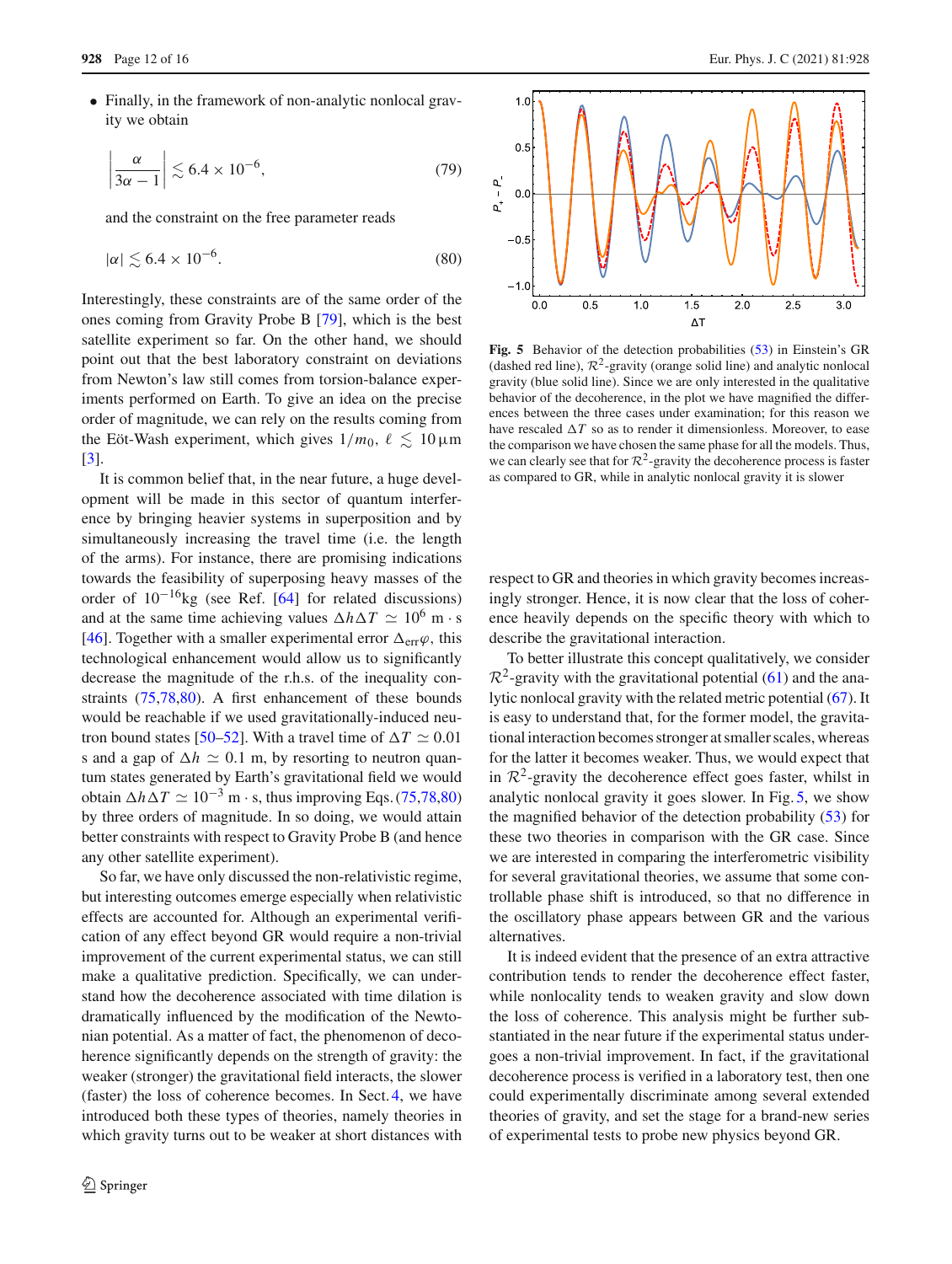#### <span id="page-12-0"></span>**6 Concluding remarks and outlook**

In this paper, we have studied the phenomenon of quantum interference in an external gravitational field beyond Einstein's GR. After the description of our theoretical framework and the experimental apparatus, we have determined the relevant physical quantities which are measured in these laboratory tests, among which we have seen the detection probabilities and the interferometric visibility. Subsequently, we have computed these quantities in the presence of several weak gravitational fields related to distinct extended theories of gravity.

We have discussed both non-relativistic (COW effect) and relativistic (decoherence) implications, with an equal emphasis on both quantitative and qualitative features. We have noticed that, by working in the setup of the COW laboratory experiment, we can get constraints that are of the same order of the ones coming from Gravity Probe B, which is the best satellite experiment conceived so far.<sup>[4](#page-12-2)</sup> We have also pointed out that there are promising signals towards significant experimental improvements in the near future, which could hopefully allow to exceed the performance of torsion-balance laboratory experiments and thus give stronger constraints on departures from GR. In particular, we have observed that, when relativistic effects are non-negligible, deviations from GR could be probed by looking at the rate of the loss of coherence induced by time dilation effects. Indeed, each theory of gravity predicts a different time scale over which the decoherence occurs, and this could be deemed as an unambiguous signature to discriminate among several extended gravitational models in a laboratory, thereby providing a unique test bench to challenge Einstein's theory.

It is worth mentioning that the proper-time difference in a Mach–Zender interferometer involving light pulses was proven to vanish in the case of a linear gravitational potential, so that the loss of coherence is only visible at non-linear order in the potential [\[81](#page-15-15)]. The same feature does not seem to become manifest in the case of neutron interferometry, but more detailed and quantitative future studied are surely needed.

Before concluding, let us remark that our study may potentially unravel a new and unexplored path to test and constrain new physics beyond Einstein's GR by resorting to the physics of quantum interference. In this respect, it is worth mentioning that recently Bell-type experiments were also regarded as a novel and fertile ground where to examine gravitational physics [\[80\]](#page-15-16).

**Acknowledgements** L.B. acknowledges support from JSPS and KAK-ENHI Grant-in-Aid for Scientific Research No. JP19F19324.

**Data Availability Statement** This manuscript has no associated data or the data will not be deposited. [Authors' comment:Data sharing not applicable to this article as no datasets were generated or analysed during the current study.]

**Open Access** This article is licensed under a Creative Commons Attribution 4.0 International License, which permits use, sharing, adaptation, distribution and reproduction in any medium or format, as long as you give appropriate credit to the original author(s) and the source, provide a link to the Creative Commons licence, and indicate if changes were made. The images or other third party material in this article are included in the article's Creative Commons licence, unless indicated otherwise in a credit line to the material. If material is not included in the article's Creative Commons licence and your intended use is not permitted by statutory regulation or exceeds the permitted use, you will need to obtain permission directly from the copyright holder. To view a copy of this licence, visit [http://creativecomm](http://creativecommons.org/licenses/by/4.0/) [ons.org/licenses/by/4.0/.](http://creativecommons.org/licenses/by/4.0/)

Funded by SCOAP<sup>3</sup>.

# <span id="page-12-1"></span>**Appendix A: Schrödinger equation in an external gravitational field**

In this Appendix, we derive the Schrödinger equation for a quantum system in an external gravitational field and the ensuing Hamiltonian. In particular, we compute the important Eqs. [\(32\)](#page-6-1) and [\(33\)](#page-6-2) that were used in the main text. Let us recall that, by working with the linearized spacetime metric [\(28\)](#page-6-0), we can expand the curved d'Alembertian [\(30\)](#page-6-4) and write the Klein–Gordon equation [\(29\)](#page-6-5) up to the linear order in Newton's constant, thus obtaining Eq. [\(31\)](#page-6-6). We closely follow the procedure displayed in Refs. [\[73,](#page-15-8)[74\]](#page-15-9) and generalize it to the case of two distinct metric potentials  $\Phi$  and  $\Psi$ .

As a first step, we cast the scalar field in a WKB-like form

$$
\varphi(x) = e^{\frac{i}{\hbar}\tilde{\varphi}(x)},\tag{A1}
$$

and consider a relativistic expansion

<span id="page-12-3"></span>
$$
\tilde{\varphi}(x) = c^2 \tilde{\varphi}_0(x) + \tilde{\varphi}_1(x) + \frac{1}{c^2} \tilde{\varphi}_2(x),
$$
\n(A2)

where  $\tilde{\varphi}_0(x)$  is taken as a real function. We can now solve the Klein–Gordon equation perturbatively in powers of the speed of light *c*.

At the order  $c<sup>4</sup>$ , the only contribution to the Klein–Gordon equation  $(31)$  is

$$
\left(\vec{\nabla}\tilde{\varphi}_0\right)^2 = 0 \quad \Rightarrow \quad \tilde{\varphi}_0 \equiv \tilde{\varphi}_0(t). \tag{A3}
$$

At the order  $c^2$ , we have

$$
(\partial_t \tilde{\varphi}_0)^2 - m^2 = 0 \quad \Rightarrow \quad \tilde{\varphi}_0(t) = \pm mt + \text{const.}, \tag{A4}
$$

and we select the "minus" sign which corresponds to particles at rest with positive energy. As a consequence, up to the order

<span id="page-12-2"></span><sup>4</sup> For the sake of completeness, we stress once again that, with gravitationally-induced neutron bound states, we would go even beyond the precision of satellite-based tests, as we would improve our constraints by three orders of magnitude.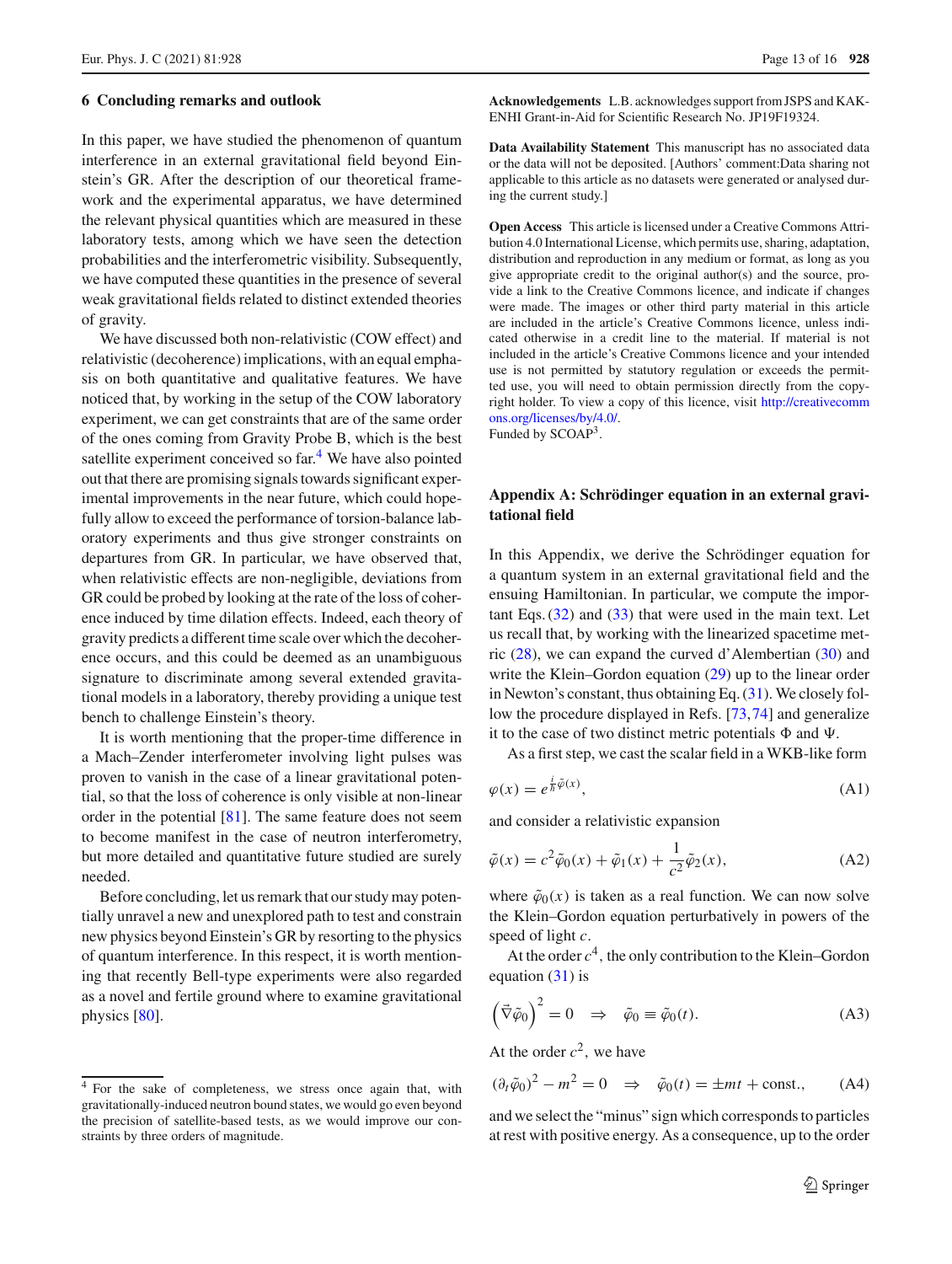$c<sup>2</sup>$  the scalar field reads

$$
\varphi(x) \simeq e^{-i\frac{mc^2}{\hbar}t}.\tag{A5}
$$

At the order  $c^0$ , we see that

$$
\partial_t \tilde{\varphi}_1 = -m\Phi + \frac{i\hbar}{2m} \nabla^2 \tilde{\varphi}_1 - \frac{1}{2m} \left( \vec{\nabla} \tilde{\varphi}_1 \right)^2.
$$
 (A6)

By defining  $\varphi_1 = e^{\frac{i}{\hbar}\tilde{\varphi}_1}$  we can rewrite the previous equation as

$$
i\hbar \partial_t \varphi_1 = -\frac{\hbar^2}{2m} \nabla^2 \varphi_1 + m \Phi \varphi_1,\tag{A7}
$$

which is the non-relativistic Schrödinger equation for a quantum field  $\varphi_1$  in an external gravitational field  $\Phi$ .

At the next order, relativistic contributions to the Schrödinger equation begin to appear. Indeed, at *c*−<sup>2</sup> the Klein–Gordon equation [\(31\)](#page-6-6) gives

<span id="page-13-1"></span>
$$
-2m\partial_t \tilde{\varphi}_2 - i\hbar \partial_t^2 \tilde{\varphi}_1 + (\partial_t \tilde{\varphi}_1)^2 + 4m\Phi \partial_t \tilde{\varphi}_1 + i\hbar \nabla^2 \tilde{\varphi}_2 -2\vec{\nabla}\tilde{\varphi}_2 \cdot \vec{\nabla}\tilde{\varphi}_1 + 2\Psi[i\hbar \nabla^2 \tilde{\varphi}_1 - (\vec{\nabla}\tilde{\varphi}_1)^2] +i\hbar \vec{\nabla}(\Phi - \Psi) \cdot \vec{\nabla}\tilde{\varphi}_1 = 0.
$$
 (A8)

By recalling the definition of  $\varphi_1$  and denoting  $\psi = \varphi_1 e^{\frac{i}{\hbar c^2} \tilde{\varphi}_2}$ , after some algebra we can cast the previous equation in terms of the function  $\psi$ , that is

$$
i\hbar \partial_t \psi(t, \vec{x}) = \left[ -\frac{\hbar^2}{2m} \nabla^2 - \frac{\hbar^4}{8m^3 c^2} \nabla^4 + m\Phi + \frac{\hbar^2}{4mc^2} \nabla^2 \Phi - \frac{\hbar^2}{mc^2} \left( \frac{\Phi}{2} + \Psi \right) \nabla^2 + \frac{\hbar^2}{2mc^2} \vec{\nabla} \Psi \cdot \vec{\nabla} \right] \psi(t, \vec{x})
$$
  
\n
$$
\equiv H \psi(t, \vec{x}), \tag{A9}
$$

where we have neglected orders higher than *c*−<sup>2</sup> and we have defined the Hamiltonian of a relativistic quantum system in an external gravitational field

$$
H = -\frac{\hbar^2}{2m}\nabla^2 - \frac{\hbar^4}{8m^3c^2}\nabla^4 + m\Phi + \frac{\hbar^2}{4mc^2}\nabla^2\Phi
$$

$$
-\frac{\hbar^2}{mc^2}\left(\frac{\Phi}{2} + \Psi\right)\nabla^2 + \frac{\hbar^2}{2mc^2}\vec{\nabla}\Psi \cdot \vec{\nabla}.
$$
 (A10)

By using the momentum representation  $\vec{p} = -i\hbar \vec{\nabla}$ , we can check that the Hamiltonian becomes

$$
H = m_r c^2 + \frac{p^2}{2m_r} - \frac{p^4}{8m_r^3 c^2} + m_r \Phi + \frac{1}{m_r c^2} \left(\frac{\Phi}{2} + \Psi\right) p^2
$$

$$
-\frac{1}{4m_r c^2} [p^2 \Phi] - \frac{1}{2m_r c^2} [\vec{p} \Psi] \cdot \vec{p}, \qquad (A11)
$$

which is precisely the one employed in the main text [\(33\)](#page-6-2).

# <sup>2</sup> Springer

#### <span id="page-13-0"></span>**Appendix B: Linearized quadratic theories of gravity**

In what follows, we briefly review several properties of quadratic theories of gravity in the linearized regime and provide a generic integral expression for the modified Newtonian potentials.

Since we are interested in the weak-field approximation, we can expand the action [\(58\)](#page-9-2) around Minkowski

$$
g_{\mu\nu} = \eta_{\mu\nu} + \kappa h_{\mu\nu},\tag{B1}
$$

where we have introduced the small metric perturbation  $h_{\mu\nu}$ . In so doing, we obtain [\[29\]](#page-14-24)

$$
S = \frac{1}{4} \int d^4x \left[ \frac{1}{2} h_{\mu\nu} f(\Box) \Box h^{\mu\nu} - h_{\mu}^{\sigma} f(\Box) \partial_{\sigma} \partial_{\nu} h^{\mu\nu} - \frac{1}{2} h g(\Box) \Box h + h g(\Box) \partial_{\mu} \partial_{\nu} h^{\mu\nu} + \frac{1}{2} h^{\lambda\sigma} \frac{f(\Box) - g(\Box)}{\Box} \partial_{\lambda} \partial_{\sigma} \partial_{\mu} \partial_{\nu} h^{\mu\nu} \right],
$$
(B2)

where  $h \equiv \eta_{\mu\nu}h^{\mu\nu}$  and

$$
f(\Box) = 1 + \frac{1}{2} F_2(\Box) \Box,
$$
 (B3)

$$
g(\square) = 1 - 2F_1(\square)\square - \frac{1}{2}F_2(\square)\square.
$$
 (B4)

By varying the action in Eq.  $(B2)$ , we get the field equations

$$
f(\Box) (\Box h_{\mu\nu} - \partial_{\sigma} \partial_{\nu} h_{\mu}^{\sigma} - \partial_{\sigma} \partial_{\mu} h_{\nu}^{\sigma})
$$
  
+  $g(\Box) (\eta_{\mu\nu} \partial_{\rho} \partial_{\sigma} h^{\rho \sigma} + \partial_{\mu} \partial_{\nu} h - \eta_{\mu\nu} \Box h)$   
+  $\frac{f(\Box) - g(\Box)}{\Box} \partial_{\mu} \partial_{\nu} \partial_{\rho} \partial_{\sigma} h^{\rho \sigma} = -2\kappa^2 T_{\mu\nu},$  (B5)

with  $T_{\mu\nu}$  being the stress-energy tensor for the matter action *S*m

$$
T_{\mu\nu} = -\frac{2}{\sqrt{-g}} \frac{\delta S_{\rm m}}{\delta g^{\mu\nu}} \simeq 2 \frac{\delta S_{\rm m}}{\delta h^{\mu\nu}}.
$$
 (B6)

For our purposes, it suffices to consider a configuration in which the source can be well-approximated by a static and pressure-less point-like object. The stress-energy tensor associated with such a source is

$$
T_{\mu\nu} = Mc^2 \delta^0_\mu \delta^0_\nu \delta^{(3)}(\vec{r}).
$$
\n(B7)

In light of this choice, by resorting to the generic shape for the line element given in Eq. [\(28\)](#page-6-0), we have  $\kappa h_{00} = 2\Phi/c^2$  and  $\kappa h_{ij} = 2\Psi \delta_{ij}/c^2$ , and hence the modified Poisson equations for the two metric potentials read

$$
\frac{f(\nabla^2)[f(\nabla^2) - 3g(\nabla^2)]}{f(\nabla^2) - 2g(\nabla^2)} \nabla^2 \Phi(r) = 8\pi G M \delta^{(3)}(\vec{r}), \quad \text{(B8)}
$$
\n
$$
\frac{f(\nabla^2)[f(\nabla^2) - 3g(\nabla^2)]}{g(\nabla^2)} \nabla^2 \Psi(r) = -8\pi G M \delta^{(3)}(\vec{r}), \quad \text{(B9)}
$$

where we assume  $\Box \simeq \nabla^2$  due to the staticity requirement.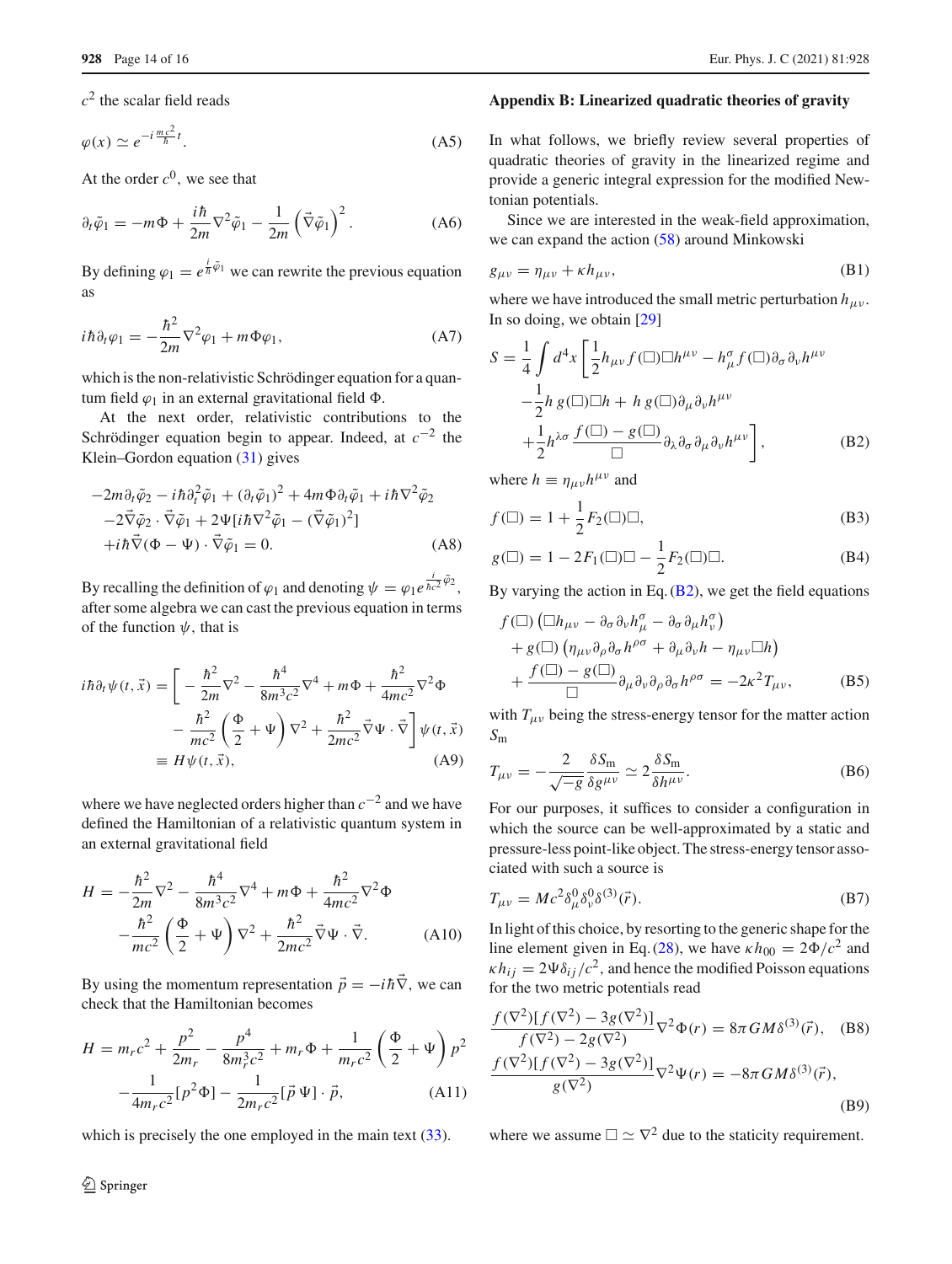The differential equations  $(B8)$  and  $(B9)$  can be solved by using the Fourier transform method. Indeed, by using spherical coordinates we can exhibit the solutions for the metric potentials in the following integral form:

$$
\Phi(r) = -\frac{4GM}{\pi r} \int_0^\infty dk \frac{f - 2g}{f(f - 3g)} \frac{\sin(kr)}{k},
$$
  

$$
\Psi(r) = \frac{4GM}{\pi r} \int_0^\infty dk \frac{g}{f(f - 3g)} \frac{\sin(kr)}{k},
$$
(B10)

where  $f = f(-k^2)$  and  $g = g(-k^2)$  are functions of the Fourier momentum squared  $k^2$ . These last two formulas were exploited in Sect. [4](#page-9-0) to compute the modified gravitational potentials in each extended theory of gravity. As a consistency check, note that, as  $f = g = 1$  ( $F_1 = F_2 = 0$ ), we recover the Newtonian potential  $\Phi = \Psi = -GM/r$ .

#### **References**

- <span id="page-14-0"></span>1. C.M. Will, Living Rev. Relativ. **17**, 4 (2014)
- <span id="page-14-1"></span>2. B.P. Abbott et al. (LIGO Scientific and Virgo), Phys. Rev. Lett. **116**(6), 061102 (2016)
- <span id="page-14-2"></span>3. D.J. Kapner, T.S. Cook, E.G. Adelberger, J.H. Gundlach, B.R. Heckel, C.D. Hoyle, H.E. Swanson, Phys. Rev. Lett. **98**, 021101 (2007)
- <span id="page-14-3"></span>4. T. Westphal, H. Hepach, J. Pfaff, M. Aspelmeyer, Nature **591**(7849), 225–228 (2021)
- <span id="page-14-4"></span>5. K.S. Stelle, Phys. Rev. D **16**, 953 (1977)
- <span id="page-14-5"></span>6. K.S. Stelle, Gen. Relativ. Gravity **9**, 353 (1978)
- <span id="page-14-6"></span>7. D. Anselmi, JHEP **1706**, 086 (2017)
- <span id="page-14-7"></span>8. A.A. Starobinski, Phys. Lett. B **91**, 99 (1980)
- 9. A.A. Starobinski, *Proceedings of the Second Seminar "Quantum Theory of Gravity", Moscow, 13–15 October 1981*, vol. 58 (INR Press, Moscow, 1982)
- <span id="page-14-8"></span>10. A.A. Starobinsky, Sov. Astron. Lett. **9**, 302 (1983)
- <span id="page-14-9"></span>11. S. Capozziello, G. Lambiase, M. Sakellariadou, An. Stabile, Phys. Rev. D **91**, 044012 (2015)
- 12. G. Lambiase, M. Sakellariadou, A. Stabile, An. Stabile, JCAP **1507**, 003 (2015)
- 13. G. Lambiase, M. Sakellariadou, A. Stabile, JCAP **1312**, 020 (2013)
- 14. L. Buoninfante, G. Lambiase, A. Stabile, Eur. Phys. J. C **80**(2), 122 (2020)
- 15. G. Lambiase, M. Sakellariadou , A. Stabile, (2020). [arXiv:2012.00114](http://arxiv.org/abs/2012.00114) [gr-qc]
- 16. M. Asorey, J.L. Lopez, I.L. Shapiro, Int. J. Mod. Phys. A **12**, 5711 (1997)
- 17. M. Blasone, G. Lambiase, L. Petruzziello, A. Stabile, Eur. Phys. J. C **78**(11), 976 (2018)
- 18. G. Lambiase, A. Stabile , An. Stabile, Phys. Rev. D **95**, 084019 (2017)
- 19. L. Buoninfante, G. Lambiase, L. Petruzziello, A. Stabile, Eur. Phys. J. C **79**(1), 41 (2019)
- 20. L. Buoninfante, B.L. Giacchini, Phys. Rev. D **102**(2), 024020 (2020)
- 21. L. Buoninfante, G.G. Luciano, L. Petruzziello, L. Smaldone, Phys. Rev. D **101**(2), 024016 (2020)
- <span id="page-14-10"></span>22. L. Petruzziello, F. Wagner, (2021). [arXiv:2101.05552](http://arxiv.org/abs/2101.05552) [gr-qc]
- <span id="page-14-11"></span>23. N.V. Krasnikov, Theor. Math. Phys. **73**, 1184 (1987)
- 24. N.V. Krasnikov, Theor. Mat. Fiz. **73**, 235 (1987)
- 25. Yu.V. Kuzmin, Yad. Fiz. **50**, 1630–1635 (1989)
- 26. E.T. Tomboulis, (1997). [arXiv:hep-th/9702146](http://arxiv.org/abs/hep-th/9702146)
- <span id="page-14-21"></span>27. T. Biswas, A. Mazumdar, W. Siegel, JCAP **0603**, 009 (2006)
- 28. L. Modesto, Phys. Rev. D **86**, 044005 (2012)
- <span id="page-14-24"></span>29. T. Biswas, E. Gerwick, T. Koivisto, A. Mazumdar, Phys. Rev. Lett. **108**, 031101 (2012)
- 30. T. Biswas, A. Conroy, A.S. Koshelev, A. Mazumdar, Class. Quantum Gravity **31**, 015022 (2014) [**Erratum: Class. Quant. Grav. 31, 159501 (2014)**]
- <span id="page-14-22"></span>31. T. Biswas, A.S. Koshelev, A. Mazumdar, Fund. Theor. Phys. **183**, 97 (2016)
- <span id="page-14-23"></span>32. T. Biswas, A.S. Koshelev, A. Mazumdar, Phys. Rev. D **95**, 043533 (2017)
- 33. J. Edholm, A.S. Koshelev, A. Mazumdar, Phys. Rev. D **94**(10), 104033 (2016)
- 34. A.S. Koshelev, K. Sravan Kumar, A.A. Starobinsky, JHEP **03**, 071 (2018)
- 35. A.S. Koshelev, K. Sravan Kumar, A. Mazumdar, A.A. Starobinsky, JHEP **06**, 152 (2020)
- 36. L. Buoninfante, A.S. Koshelev, G. Lambiase, A. Mazumdar, JCAP **1809**(09), 034 (2018)
- 37. L. Buoninfante, A.S. Koshelev, G. Lambiase, J. Marto, A. Mazumdar, JCAP **1806**(06), 014 (2018)
- 38. L. Buoninfante, G. Harmsen, S. Maheshwari, A. Mazumdar, Phys. Rev. D **98**(8), 084009 (2018)
- 39. L. Buoninfante, A.S. Cornell, G. Harmsen, A.S. Koshelev, G. Lambiase, J. Marto, A. Mazumdar, Phys. Rev. D **98**(8), 084041 (2018)
- 40. V.P. Frolov, Phys. Rev. Lett. **115**(5), 051102 (2015). [arXiv:1505.00492](http://arxiv.org/abs/1505.00492) [hep-th]
- 41. J. Boos, V.P. Frolov, A. Zelnikov, Phys. Rev. D **97**(8), 084021 (2018). [arXiv:1802.09573](http://arxiv.org/abs/1802.09573) [gr-qc]
- 42. I. Koláˇr, A. Mazumdar, Phys. Rev. D **101**(12), 124005 (2020). [arXiv:2004.07613](http://arxiv.org/abs/2004.07613) [gr-qc]
- 43. S. Dengiz, E. Kilicarslan, I. Kolář, A. Mazumdar, Phys. Rev. D **102**(4), 044016 (2020). [arXiv:2006.07650](http://arxiv.org/abs/2006.07650) [gr-qc]
- <span id="page-14-12"></span>44. J. Boos, I. Kolář, (2021). [arXiv:2103.10555](http://arxiv.org/abs/2103.10555) [gr-qc]
- <span id="page-14-13"></span>45. R. Colella, A.W. Overhauser, S.A. Werner, Phys. Rev. Lett. **34**, 1472 (1975)
- <span id="page-14-14"></span>46. M. Zych, F. Costa, I. Pikovski, C. Brukner, Nat. Commun. **2**, 505 (2011)
- <span id="page-14-20"></span>47. I. Pikovski, M. Zych, F. Costa, C. Brukner, Nat. Phys. **11**, 668 (2015)
- <span id="page-14-15"></span>48. M. Zych, Quantum Systems Under Gravitational Time Dilation. Springer, thesis (2017)
- <span id="page-14-16"></span>49. Y. Margalit, Z. Zhou, S. Machluf, D. Rohrlich, Y. Japha, R. Folman, Science **349**, 1205 (2015)
- <span id="page-14-17"></span>50. V.V. Nesvizhevsky, H. Borner, A.M. Gagarsky, G.A. Petrov, A.K. Petukhov, H. Abele, S. Baessler, T. Stoferle, S.M. Solovev, Nucl. Instrum. Methods A **440**, 754 (2000)
- 51. V.V. Nesvizhevsky, H.G. Borner, A.K. Petukhov, H. Abele, S. Baessler, F.J. Ruess, T. Stoferle, A. Westphal, A.M. Gagarski, G.A. Petrov et al., Nature **415**, 297 (2002)
- <span id="page-14-25"></span>52. V.V. Nesvizhevsky, H.G. Borner, A.M. Gagarski, A.K. Petoukhov, G.A. Petrov, H. Abele, S. Baessler, G. Divkovic, F.J. Ruess, T. Stoferle et al., Phys. Rev. D **67**, 102002 (2003)
- 53. V.V. Nesvizhevsky, A.K. Petukhov, H.G. Boerner, T.A. Baranova, A.M. Gagarski, G.A. Petrov, K.V. Protasov, A.Y. Voronin, S. Baessler, H. Abele et al., Eur. Phys. J. C **40**, 479 (2005)
- 54. H. Abele, S. Baessler, H.G. Borner, A.M. Gagarsky, V.V. Nesvizhevsky, A.K. Petukhov, K.V. Protasov, A.Y. Voronin, A. Westphal, AIP Conf. Proc. **842**, 793 (2006)
- 55. A.Y. Voronin, H. Abele, S. Baessler, V.V. Nesvizhevsky, A.K. Petukhov, K.V. Protasov, A. Westphal, Phys. Rev. D **73**, 044029 (2006)
- <span id="page-14-18"></span>56. S. Baessler, J. Phys. G **36**, 104005 (2009)
- <span id="page-14-19"></span>57. R.W. Robinett, Phys. Rep. **392**, 1 (2004)
- 58. O. Bertolami, J.G. Rosa, C.M.L. de Aragao, P. Castorina, D. Zappala, Phys. Rev. D **72**, 025010 (2005)